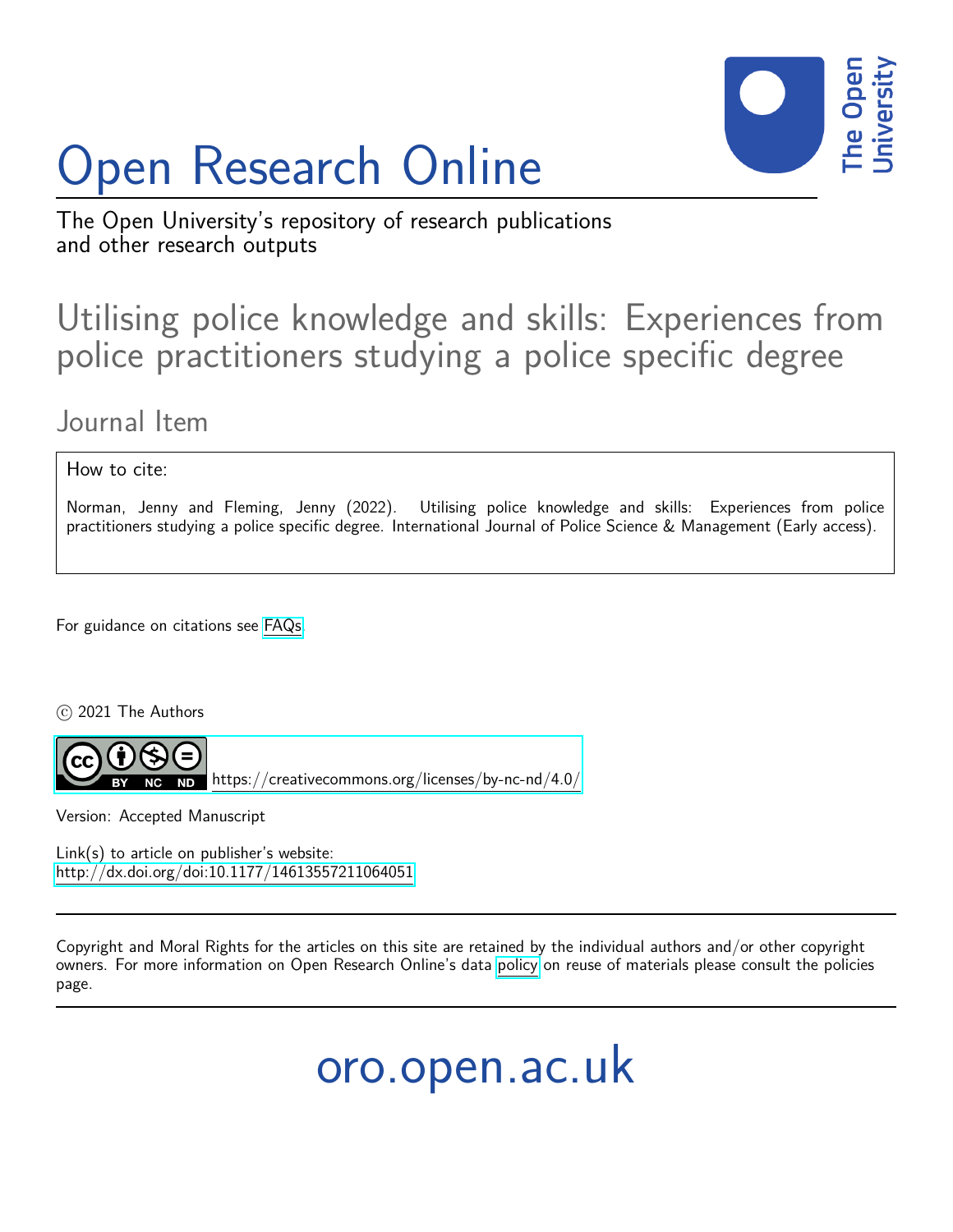# **Utilising police knowledge and skills - experiences from police practitioners**

## **studying a police specific degree**

# **Abstract**

This paper presents preliminary findings from a longitudinal study contributing to the current debate about police education and professionalising the police in England and Wales. The findings in this paper are taken from a survey administered to third year students in 2016 enrolled in a policing degree. Surveys were distributed to police officer students in the last year of their degree programme asking for their perceptions of the degree; their organisation's support for their learning and how they felt that learning was utilised in their workplace. Supplementary to the survey, interviews were conducted with the students after their graduation in 2018. The research findings suggest that students perceived the benefits of obtaining a degree level qualification as fundamentally important to their professional development and personal decision-making at work. Early support initially received for study leave purposes, rarely extended beyond this practical provision. The extent to which police organisations valued the learning from the degree was perceived to be lacking. Senior ranked students were more likely to be able to use and promote their newly acquired skills and knowledge in the workplace. Such findings may inform scholars' and practitioners' continued evaluation of police education reforms in England and Wales.

Key words: Police education, police, professionalisation, organisational value

# **Introduction**

In December 2011, the Home Secretary, Teresa May announced that she intended to establish a Professional Police Body<sup>[1](#page-1-0)</sup>. Its function would be to develop a body of knowledge, standards of conduct, ethical values, skills and leadership, and professional standards for police officers and police staff in England and Wales to, 'provide those working in policing with the skills and knowledge necessary to prevent crime, protect the public and secure public trust'. The long-term vision was to enrol police officers and staff as members of a professional body. The 'College of Policing' (the College) would overtime provide a system of continuous professional development and training for all ranks and positions with authorised professional standards at the core of professional practice. Its

<span id="page-1-0"></span> $1$  The following paragraph is based on information provided by the Home Affairs Committee (2013) [https://www.parliament.uk/globalassets/documents/commons-committees/home-affairs/HC-67-I-Leadership-](https://www.parliament.uk/globalassets/documents/commons-committees/home-affairs/HC-67-I-Leadership-Report-FINAL.pdf)[Report-FINAL.pdf](https://www.parliament.uk/globalassets/documents/commons-committees/home-affairs/HC-67-I-Leadership-Report-FINAL.pdf) and the College of Policing website - <https://www.college.police.uk/Pages/Home.aspx>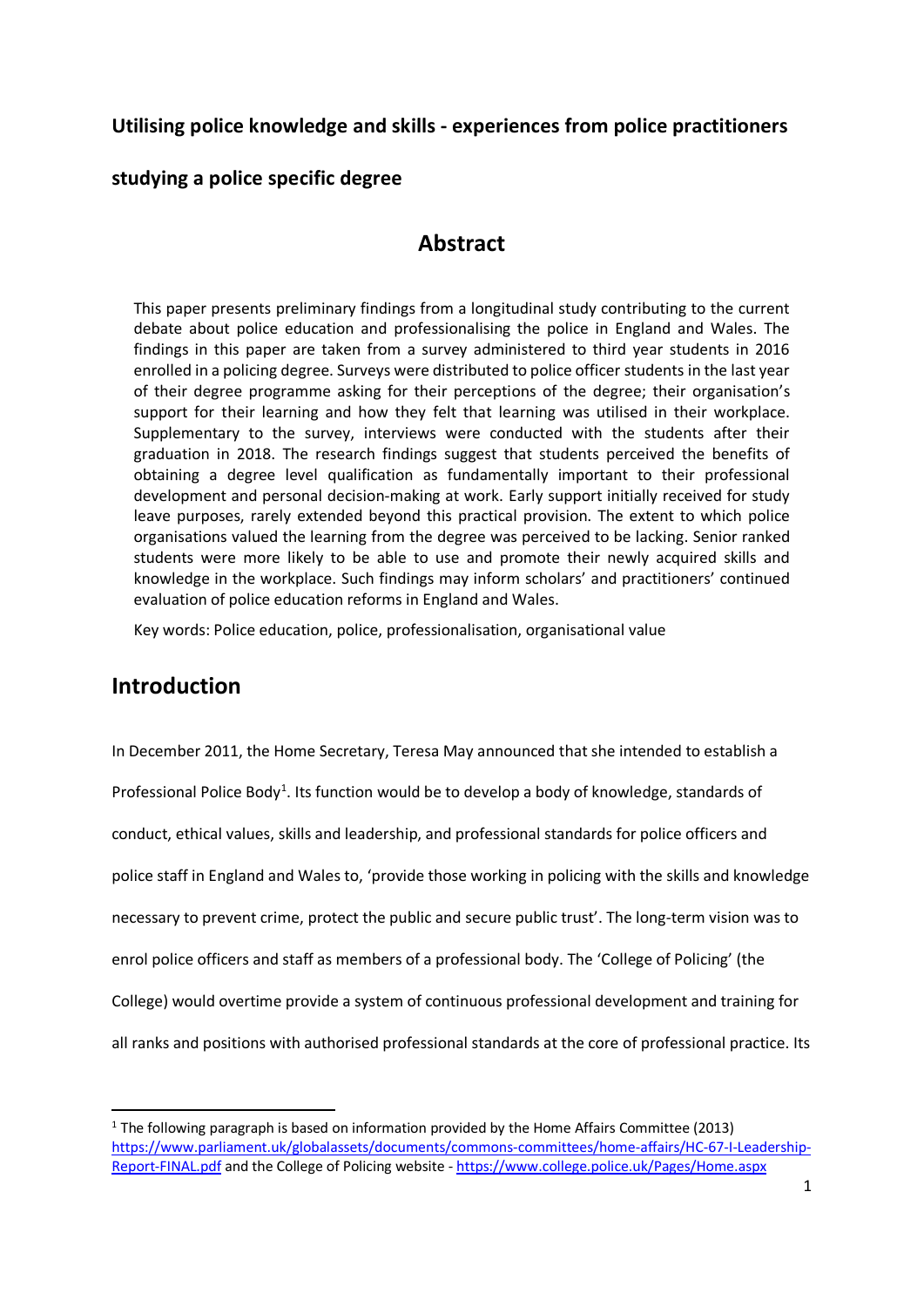remit would be 'to set educational requirements to assure the public of the quality and consistency of policing skills and facilitate the academic accreditation and recognition of policing expertise' and advance ideals commensurate with the move to professionalisation, emphasising improved training, education and standards. The move to professionalising police forces, not just in England and Wales but also in other English-speaking nations has been a regular feature of police reform for several decades (Bryant et al. 2014; Rowe 2009). Its common thread is a belief that improved education is fundamental to enhancing professionalism and 'plays a key role in developing the professional status of policing' (Bryant et al. 2014, p. 382).

Despite the fact that police degrees have been a feature of University courses for some years, few studies in the UK explore how the knowledge from a degree level qualification is utilised and embedded into police organisational practice. Where studies do exist, they suggest that transferring knowledge to practice is problematic (Hallenberg and Cockcroft, 2017; Jones, 2016; Norman and Williams, 2017) and dependent on organisational structures and senior officer buy in (Fleming and Wingrove, 2017). There 'remains widespread uncertainty' in the literature about whether or not higher education makes for better policing (Wimshurst and Ransley, 2007, p. 107). This paper represents findings from the first of three cohorts from a section of longitudinal research that captures the experiences of police practitioners engaged in part time degree-level study. All of the participants in the study were police officers or members of police staff from various forces in pursuit of career development. The students from cohort one, began their degree programme in September 2014, completed their studies in July 2017 and graduated six months later in January 2018. These students were self-motivated and at the time of their university enrolment, were influenced in part by the rhetoric and increasingly high profile of education and training in policing, but were primarily driven by their own desire for self-development. The following section contextualises and outlines the broader methodological study and details the specific methods applied to cohort one.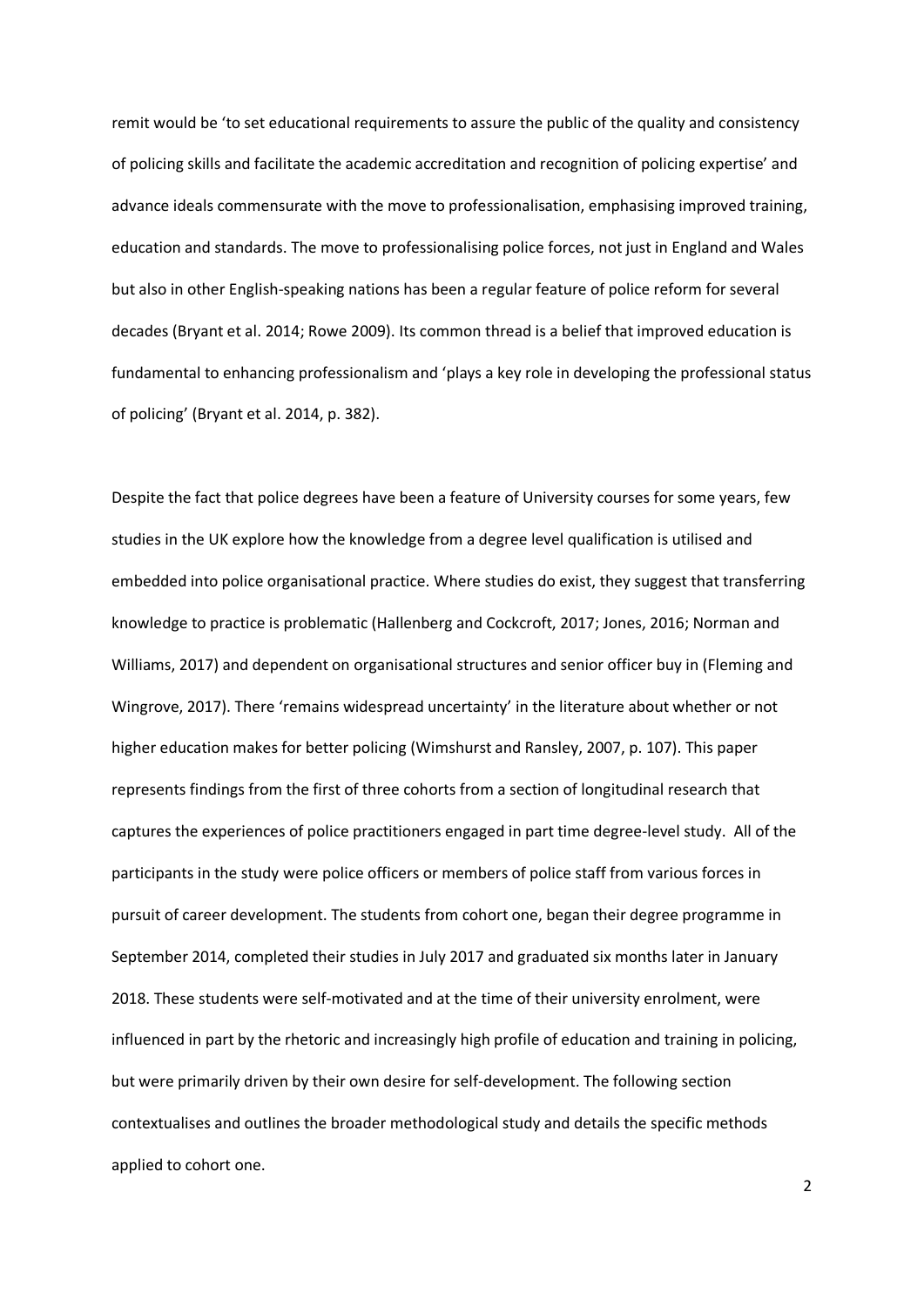# **Methodology**

#### *The original study – longitudinal and mixed methods approach*

This paper's findings are drawn from a longitudinal research project (over 4 years) that aims to explore the motivations and expectations from police practitioners undertaking a police related degree; their perceptions of their organisation's support for their learning from their degree and how this is utilised and valued in the workplace. The methodology applied in this study is complex. It involves surveys and interviews conducted with students enrolled an undergraduate policing programme at one University in England and Wales. All of the students across the cohorts worked in several forces. The majority worked in a large urban force; however, there were participants working in Home Counties and a national police force. The fieldwork (surveys and interviews) is managed across different time points, *whilst the students were studying* and in follow up and *after they had graduated*. This design allows nuances to be captured overtime in relation to experiences and attitudes of learning.

The University where these students studied has a long-standing relationship with the profession having delivered degree programmes to police students for over 20 years. The BSc (Hons) in Policing degree studied by the participants is not part of the current programme for new recruits endorsed by the College but is aimed at serving police practitioners. The curriculum provides students with an in-depth understanding of policing from different sociological, psychological, political and criminological perspectives, with an emphasis on police research and social research methods.

#### *The paper – snapshot findings from cohort one*

This paper presents snapshot findings of the first cohort of students from the longitudinal study outlined above, capturing serving officers and staff experiences of their degree-level programme undertaken between 2014-2017. Fieldwork was conducted at two different periods to capture experiences of learning over time. Time point one was '*whilst the students were studying'*. As the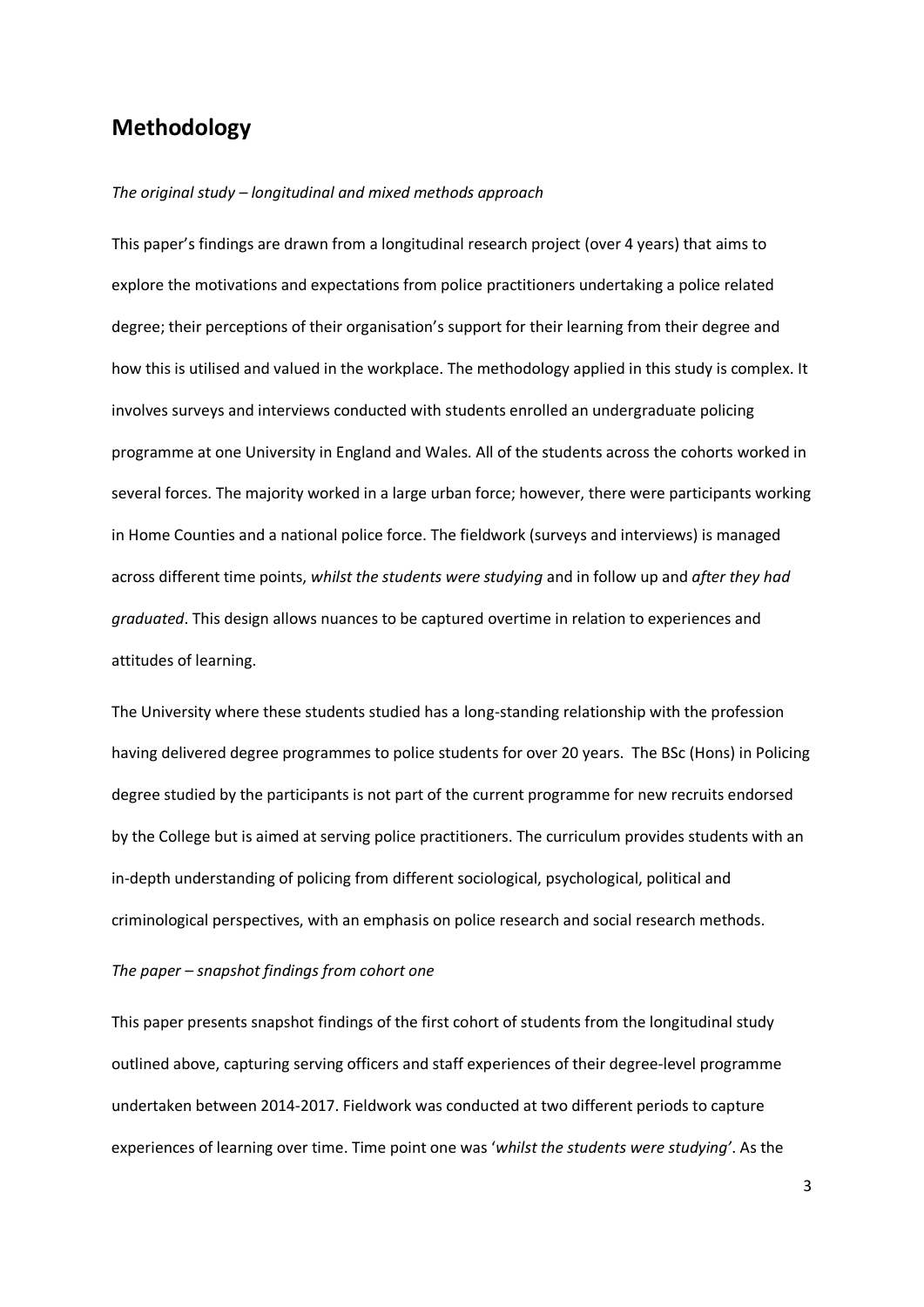students began their final year of their programme, they were surveyed. The second time point was '*following graduation'* which took place six-months after they had concluded their studies, as graduates.

#### *The survey and respondents (students)*

The literature reviewed to inform this study, both in terms of the development of the aims and the subsequent research design (Fielding, 1988; Fielding, 2018; Heslop, 2011; Southgate, 1988,), demonstrates a growing emphasis on educational standards from more recent reform (Bryant et al. 2014; Flanagan, 2008; Neyroud, 2011; Wood and Tong, 2009). Whilst there are a few studies that explore the role of education in policing (Hallenberg and Cockcroft, 2017; Jones, 2016; Lee and Punch, 2004, Norman and Williams, 2017), research is limited. Consequently, little is known about how formal learning is translated into practice in a policing context. This longitudinal research contributes to the police education narrative by understanding the benefits of learning, as well as the challenges associated with using that learning in the workplace.

Informed by this literature, the survey questions were designed to capture basic demographic data, student motivations (Jones, 2016; Lee and Punch, 2004; Norman and Williams, 2017), perceptions of their learning, and their views on how their learning is valued within their organisation (Hallenberg and Cockcroft, 2017; Fleming and Wingrove, 2017). Previous students who had concluded their study on the same programme piloted the survey and provided their feedback via email. The survey was disseminated to all final year students (2016/2017) on the programme, to capture their learning experiences as existing students at the start of the academic year in 2016. This group of students are identified as the first cohort within this study, that is, 27 students; and they all completed the survey in their first session of the academic year.

*The interviews and interviewees (graduates)*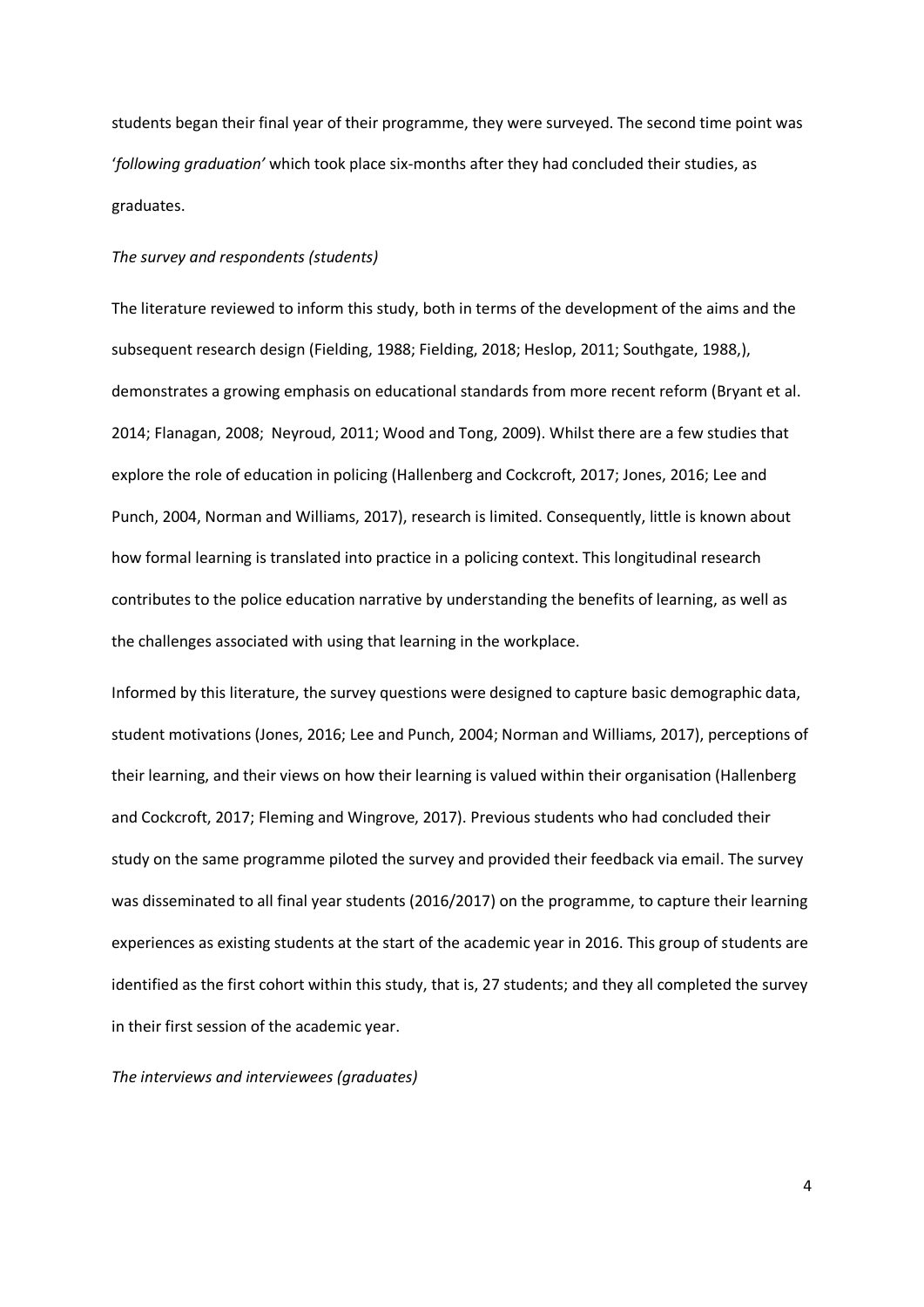The timing of this first follow-up interview was important to ensure the students had sufficient time to reflect on their experiences in terms of using the degree knowledge and learning in the workplace. All 27 of the students surveyed agreed to be contacted for the follow-up stages of the research following their graduation from the programme in 2018. However, given the broader scope of the longitudinal research, interviews were conducted with 11 students from this cohort, in order to replicate a manageable number of interviews in all of the follow up stages of the research for all cohorts. So that a variety of responses in different policing contexts, the 11 students were selected using purposive sampling to ensure interviews were undertaken with graduates working in different roles, ranks, forces and that both male and female voices were represented.

The questions in the interview revisited some of the survey questions and provided an opportunity to explore in more depth, participant motivations for studying their degree and their experiences of taking their learning back to the workplace. All of the survey responses were analysed descriptively. Inferential statistics were not deemed necessary given the small population size. NVivo was used to transcribe and analyse the interviews. Observations were made of the data inductively though applying a systematic coding approach. The codes informed themes and interconnections were made through the analysis of the data. NVivo provides opportunities to perform analysis automatically and manually (Dhuria and Chetty, 2017). The latter was appropriate given the small sample of interviews undertaken. The software functionality assists with establishing validity within the manual coding and analytical process as it minimises error and maximises accuracy (Dhuria and Chetty, 2017). Systematically coding, establishing themes and recording memos allowed for triangulation to take place between the quantitative and qualitative elements to confirm findings, establishing reliability within the analysis (Golafshani, 2003).The codes informed a thematic analysis (Braun and Clarke 2012) which identified the major themes that shaped the findings of this paper.

## **Findings**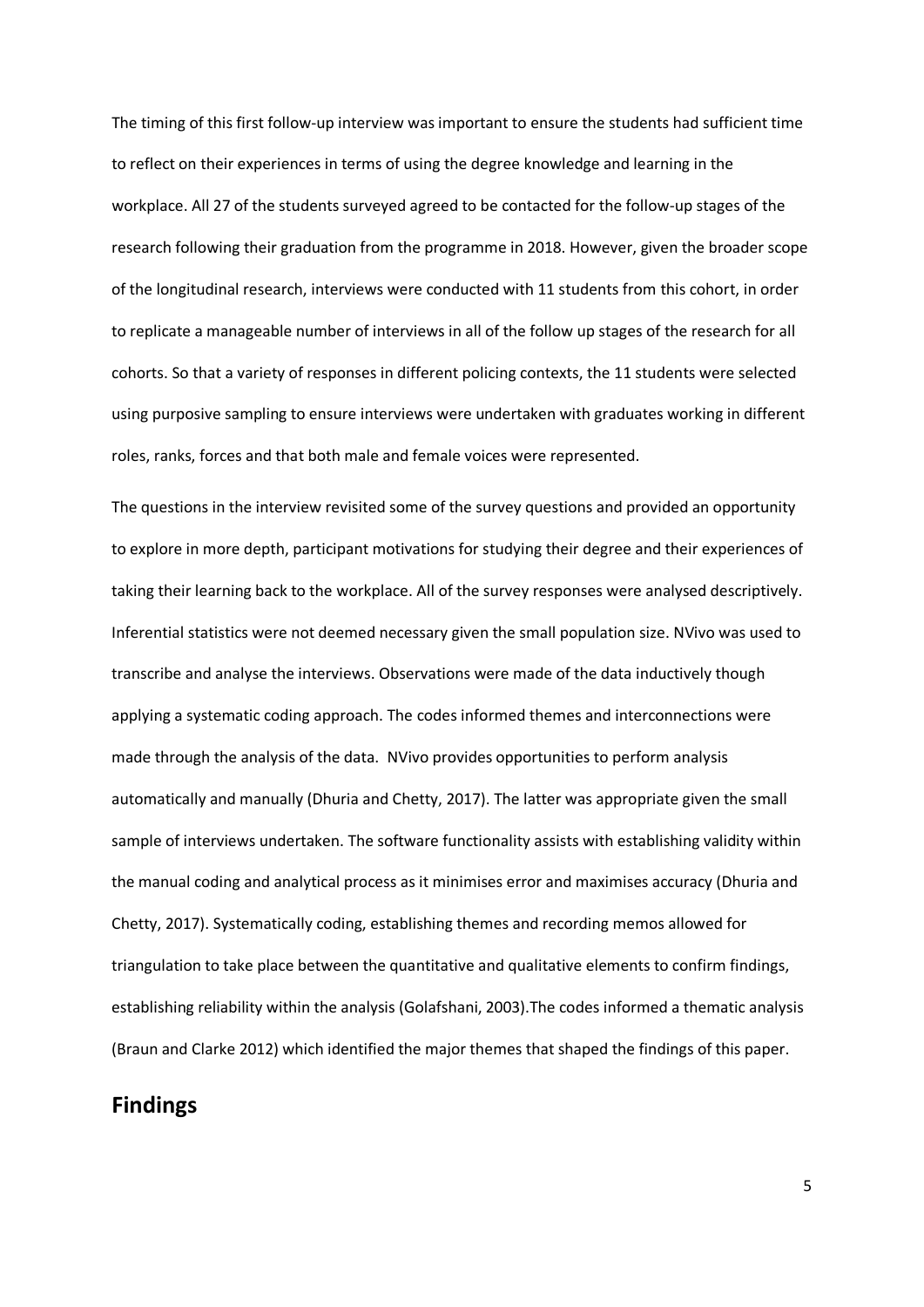This section of the paper presents two aspects of the research. First, there is a description of the first cohort involved in longitudinal study. Second, themes are presented from the analysis of both the survey and interview data. The section maps officers' perceptions from the survey and extends the narrative with an analysis of the follow up interviews. The main themes identified relate to why participants embarked on degree level education, their perceived benefits of undertaking a police specific degree, the skills they acquired, and their experiences of embedding knowledge in practice. The final part of this section discusses prospects and aspirations of participants 18 months on from completing their degree. For the purposes of clarity, the term *student/s* will indicate the participant responses from the survey, and the term *graduate/s* will indicate responses from the follow-up interviews.

#### **Student police officers involved in this snapshot of the longitudinal study**

Most of the surveyed students identified themselves as white British, male (23 male/4 female) and police officers aged between [2](#page-6-0)4-44 years old<sup>2</sup>. Five officers were aged over 45 years old. The majority were police constables, but sergeants, inspectors and chief inspectors were also represented. Two students identified as police staff. Of those students who held police officer positions, the majority were uniformed officers; three officers had strategic rather than operational roles and there were four police detectives.

All the students were experienced police officers and staff with a minimum of five years' experience. There was an equal split of officers who had been in post between 5-10 years (10) and 10-14 years (10); the remaining seven had over 15 years' service. Many students had funded their own tuition although six had half of their fees paid by their force.

<span id="page-6-0"></span> $2$  Most students described themselves as white (22), two described themselves as being from another ethic group, one described themselves as Black /African / Caribbean / Black British, one as Mixed / Multiple ethnic group, and one participant preferred not to say.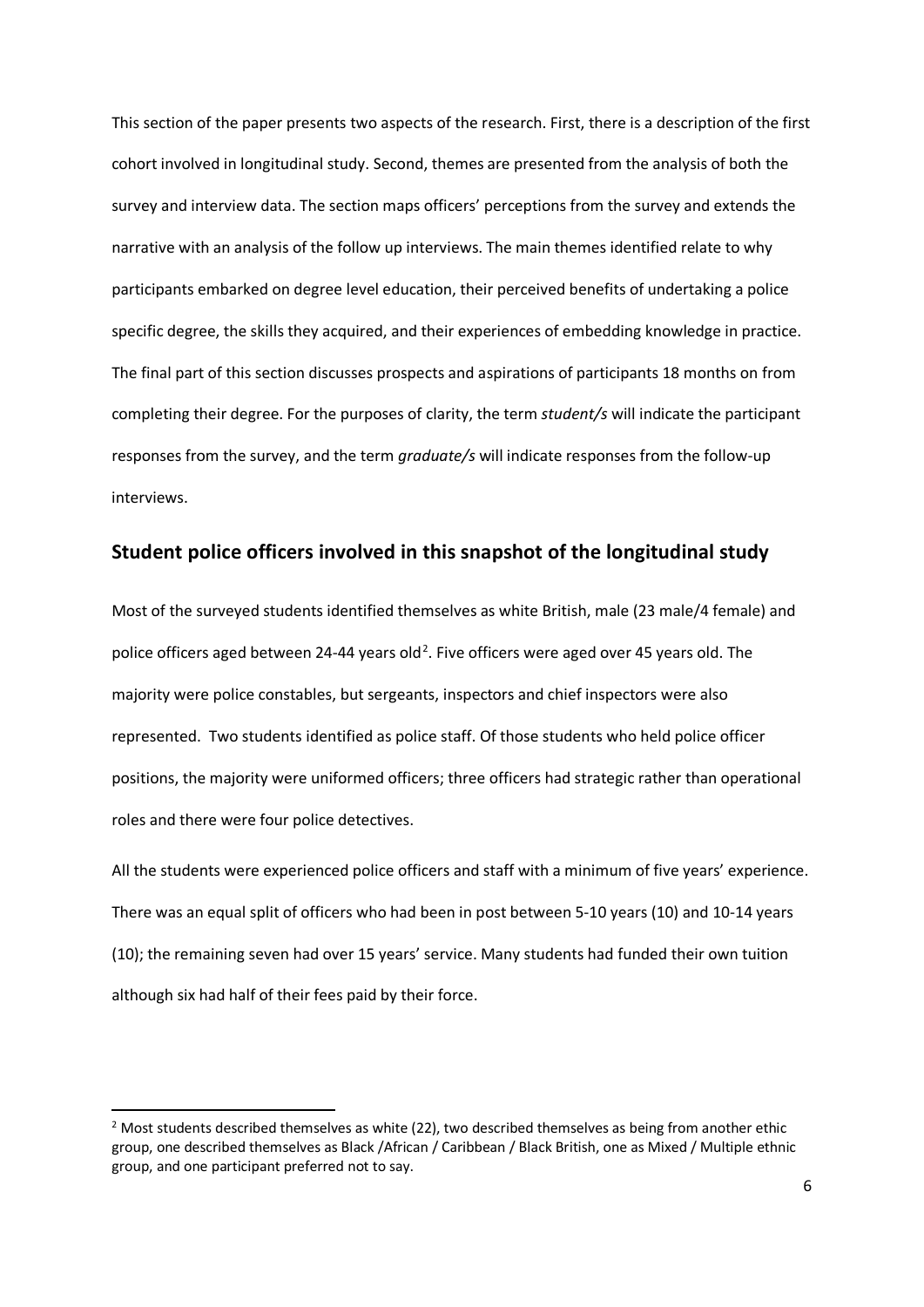# **Motivations for taking on a degree – bolstering professional development to aid promotion**

The students surveyed all started their degree in 2014. This was prior to any indications from the College about policing becoming a graduate profession and notions of professional education frameworks.

The survey disseminated at the start of the students' final year captured their motivations for completing the degree. Table 1 shows why students wanted to study their degree by rank. The motivations are similar to those found in previous studies (Jones, 2016; Norman and Williams, 2017). Most students wanted a challenge. Most of the participants demonstrated that they wanted to feel more confident about the knowledge they brought to their role. This was replicated later in the interviews where participants felt that their confidence had improved because of the skills they had acquired from their degree.

Professional development, promotion prospects, and more specialised knowledge all featured as motivating factors as students reflected on the reasons for embarking on a degree programme. However, most participants, when interviewed, acknowledged that the promotion process would not necessarily recognise their degree as a competitive element of the process.

**Table: 1 Question 12 – motivations by rank (Cohort one: Sept 2016 - third year survey)**

| Rank / Staff           | I wanted to<br>challenge myself | I wanted to feel<br>more confident<br>about the<br>knowledge I bring to<br>my role | I wanted to evidence<br>professional<br>development | I wanted a<br>qualification to<br>assist in promotion | I wanted to obtain a<br>degree level<br>qualification | I wanted to acquire<br>more specialised<br>knowledge in the<br>area of policing | Other |
|------------------------|---------------------------------|------------------------------------------------------------------------------------|-----------------------------------------------------|-------------------------------------------------------|-------------------------------------------------------|---------------------------------------------------------------------------------|-------|
| Constable              | 10                              |                                                                                    |                                                     |                                                       |                                                       |                                                                                 |       |
| Sergeant               |                                 |                                                                                    |                                                     |                                                       |                                                       |                                                                                 |       |
| Inspector              |                                 |                                                                                    |                                                     |                                                       |                                                       |                                                                                 |       |
| <b>Chief Inspector</b> |                                 |                                                                                    |                                                     |                                                       |                                                       |                                                                                 |       |
| <b>Police Staff</b>    |                                 |                                                                                    |                                                     |                                                       |                                                       |                                                                                 |       |

The study found that whilst the majority of students intended to continue policing in the short-term, there were indications that by 2016, some students were motivated to complete the degree level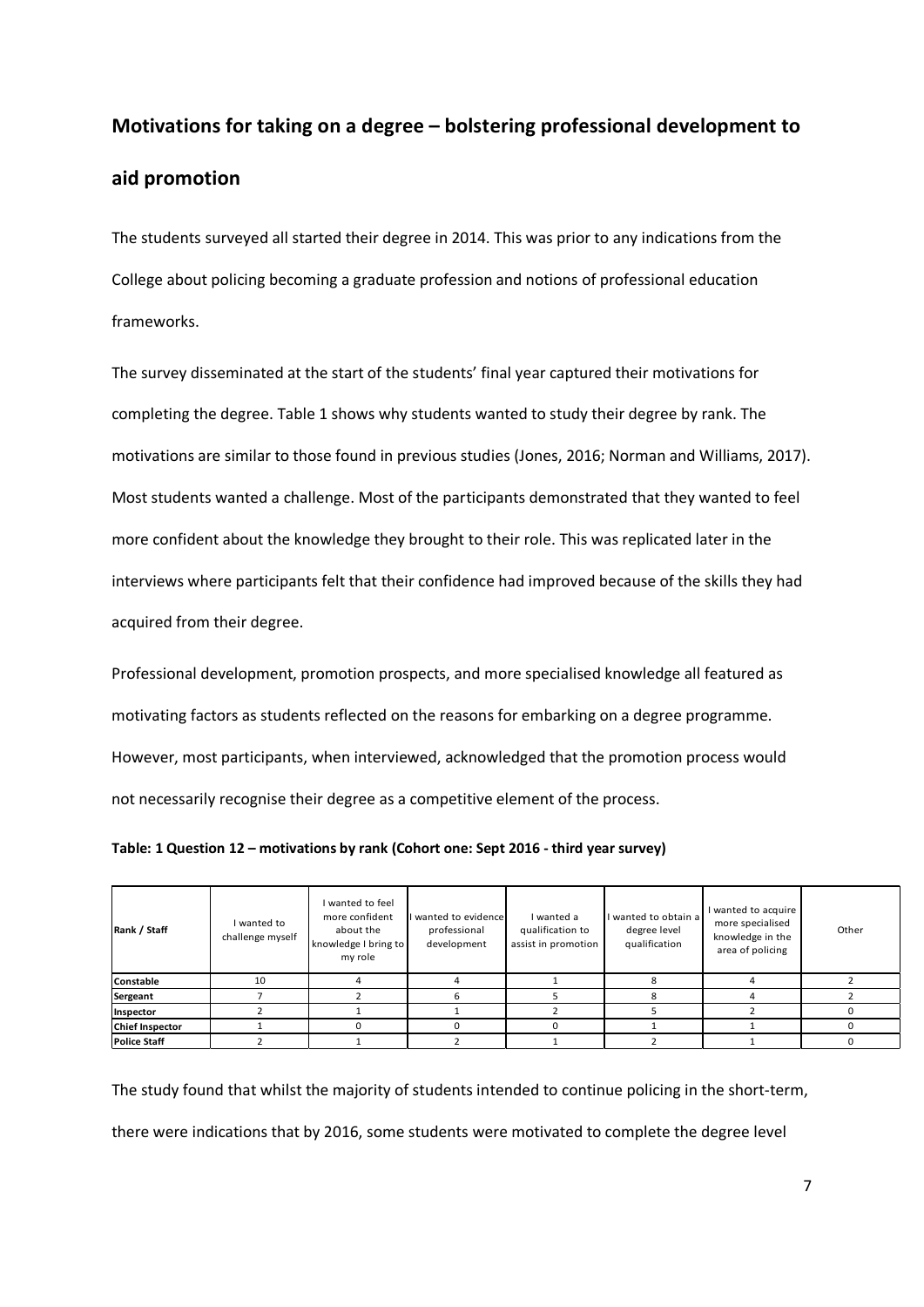qualification to enable them to leave 'the job', a theme that Jones (2016) had identified in his research.

For example, one student mentioned:

this:

*"…I wanted to acquire knowledge/critical thinking skills that were not specific to policing which could be used in other employment…"* (Sergeant).

Two students said they would not be working in the police in two years' time, and when asked to reflect at the same time on where they saw themselves occupationally in five years' time, this increased to five students. These students felt the degree had enhanced their transferrable skills (via knowledge and critical thinking) to enable them to think beyond policing.

### **Perceived benefits for undertaking a police specific degree level programme**

The 2016 survey asked students about specific skills they had acquired during their degree. Responses identified a range of skills that they perceived to enhance their role in the workplace – including, 'writing skills (25); critical thinking skills (21) and developing my research skills' (20). In the interviews post-graduation, the graduates confirmed that they still rated the skills they had learned in their degree as important and transferable to their practice. The following quotes reflect

*"…I think definitely the process of writing and critical analysis and just even the simple part of kind of the intro, the body and the conclusion and how to put those together, as I do write a lot of reports in my job. I can kind of use these skills to structure those points to make them accessible. I'm doing a mini project at the moment, we are looking at risk indictors for gun dealers in [force omitted] and I've got to write a report for that, so these skills are certainly going to be useful. I'm gunna lay it out like a mini essay, breaking it down with the different themes within the body and the conclusion. So I think the writing skills, will keep on coming in useful…"* (Chief Inspector)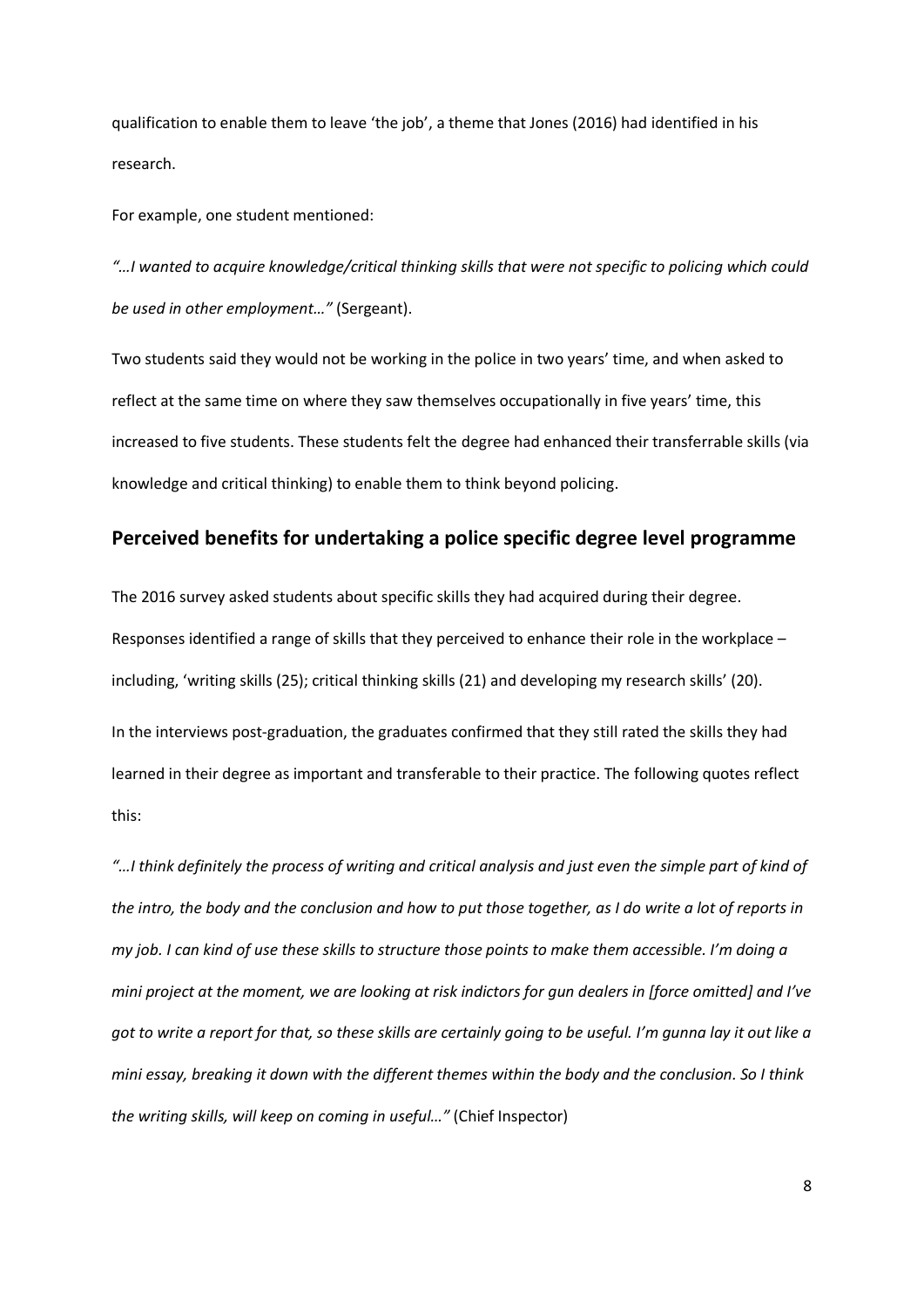*"…the degree equips me to do that, to sort of critically analyse stuff and ask those questions with a bit of confidence knowing that I can back up my statement with research or theory or whatever it is. Rather than just giving an opinion and relying on my credibility, it gives what I am saying a bit of weight as there is something to back that up…"* (Inspector)

Police practitioners who engage in academic work develop criticality and contribute positively to reflexivity in practice (Bartkowaik-Theron and Herrington, 2015). Participants in this study felt they acquired in-depth knowledge in relation to policing and an improved ability to evaluate research. Research skills and understanding broader issues in policing were perceived to be key.

Sklansky (2014) emphasises the importance of expertise in professional policing. He suggests that the application of expertise means that practice is informed by 'reflection and a knowledge base' (p 345). There is little understanding in the research base around the benefits for officers achieving degree qualifications in relation to their acquired learning, analytical skills and criticality (Hallenberg and Cockcroft, 2017). The findings from this study indicate that participants' felt the programme content and delivery design of the degree was important in maximising their learning. The acquired knowledge assisted their understanding in informing the wider context of not just what they do, but also *why* they do it and *how* this affects the role of policing in society. They found this enlightening and encouraged self-reflection in their own practice:

*"…I sort of just went to work and did my job and I didn't see myself as racist, I didn't see myself as unapproachable or unhelpful and those things – and then going into stuff about legitimacy and that, you think well . . . yeah, there is a truth to it and some of the work that Tyler & Sunshine done around people's expectations of the police and procedural justice"* (Inspector)

This student said that a more in-depth understanding delivered interactively was something they did not get from online police training (see Honess, 2020). Responses indicated that students appreciated the interactive nature of the study and how it made them feel more positively about their job. For example: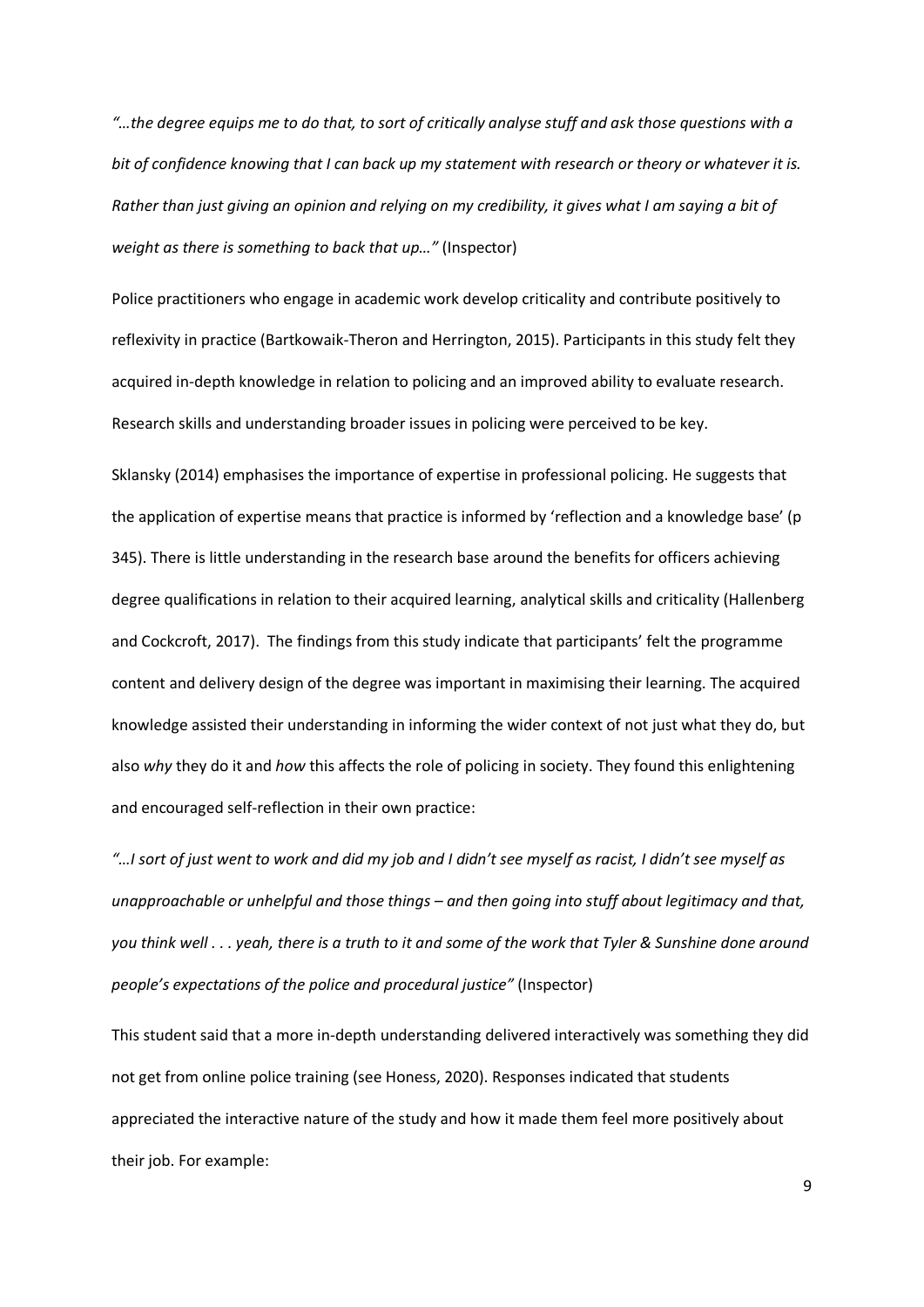*"…I've learned new things and I think that sometimes in the job, especially in the way it's gone with online packages and that sort of thing, you don't really get that face-to-face interaction. You're not really challenged around what you think of policing or what others think of policing, it's just 'do that package', tick the box and that's it – job done. So for me, it did invigorate things because it gave me a different perspective. It actually made me do something rather than just clicking, clicking, clicking – I actually had to read about something and learn..."* (Inspector)

In their final year, students were asked to indicate the reasons they had chosen their specific dissertation<sup>[3](#page-10-0)</sup> topic. These reasons largely related to the fact that it was of interest to them personally (24) or they felt the subject area was relevant to their current role (13). Whilst students recognised the relevance of the degree programme they were studying in the context of their role, they perceived the organisation/force they worked for as being less receptive in valuing the contribution they could make as a result of their learning. This was disappointing for the students given that they were almost finished their degree and already their expectations of their workplace were low.

#### **Feeling valued: Outcomes of learning and embedding knowledge in practice**

The organisational justice literature demonstrates the importance of the relationship between leaders/managers in cultivating an environment that values employees' contribution in the workplace. Where employees perceive this environment to be fair and respectful, employees are more motivated and more committed to their role (Colquitt et al. 2001; Colquitt 2008; Greenberg 2011). Nonaka et al. (2001) stress the importance of assigning value to knowledge. Thompson and Heron (2005) considered the idea of 'knowledge work' in the context of organisational justice and the concept of psychological contracts. They demonstrated that strong organisational relationships facilitate the effective sharing of knowledge work. Williams and Cockcroft (2018) extended these

<span id="page-10-0"></span> $3$  The dissertation is a substantial piece of secondary research, undertaken in the final year of the programme consisting of 10000 words. The third year dissertation is a feature of most UK undergraduate programmes.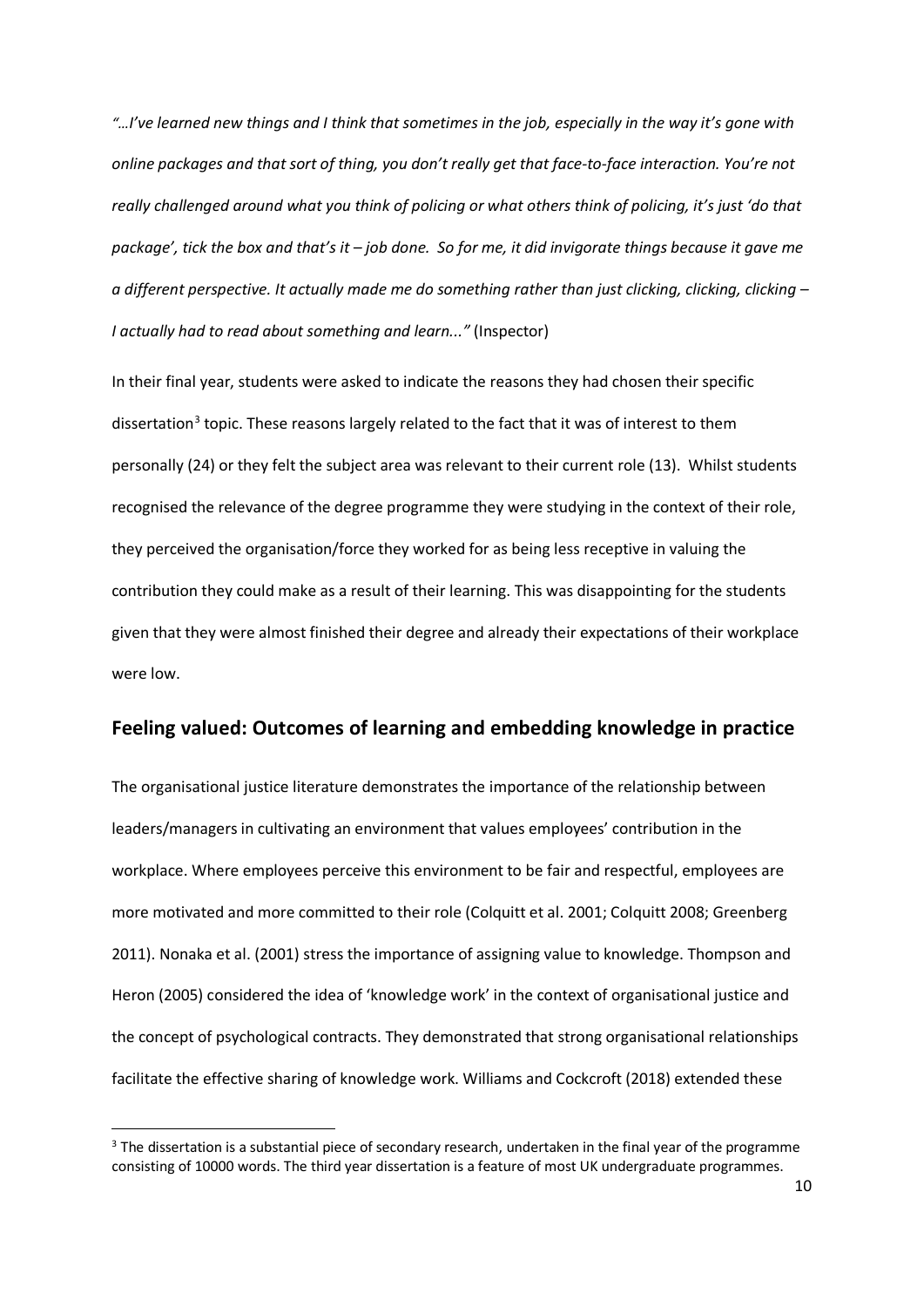ideas and posited the importance of organisational justice for effective knowledge sharing in police organisations. In order to maximise the knowledge work in police organisations, effective sharing of information is necessary and employees need to feel their contribution is valued. However, this study's findings indicate that the value of participants' knowledge from their degree in the workplace was largely absent.

#### *Support for learning varied across organisations*

Participants reported inconsistent levels of support at work while they were actively studying at university. There were several questions asked in the interviews to capture students' perceptions in relation to feeling supported and valued in their workplace. These questions ranged from practical issues in terms of assistance with funding or time off for study, to whether the learning from the course was acknowledged and/or integrated in the workplace by their organisation and line management.

A supportive line manager who acknowledges and values the learning gleaned from officers engaged in degree level education is key (Norman and Williams, 2017). When asked whether students felt their line manager would encourage them to use their course learning in their role, the split in responses was even. Ten students felt their line manager would encourage them (11 felt their line manager would not, and six were undecided). However, only seven of the students felt their line manager formally valued their education.

The majority of the students had some organisational support for their learning on a practical level, but this support varied depending on the force policy and individual line management. Whilst 20 students indicated that their force formally gave them leave to attend lectures, the interviews revealed that in practice this was inconsistent and was dependent on support from their line manager. In terms of study leave, one force allowed a maximum of ten days per year, although most organisations did not offer study leave and no force policy was in place to support external studying. Where there was more discretion and flexibility from line managers to offer extra time beyond the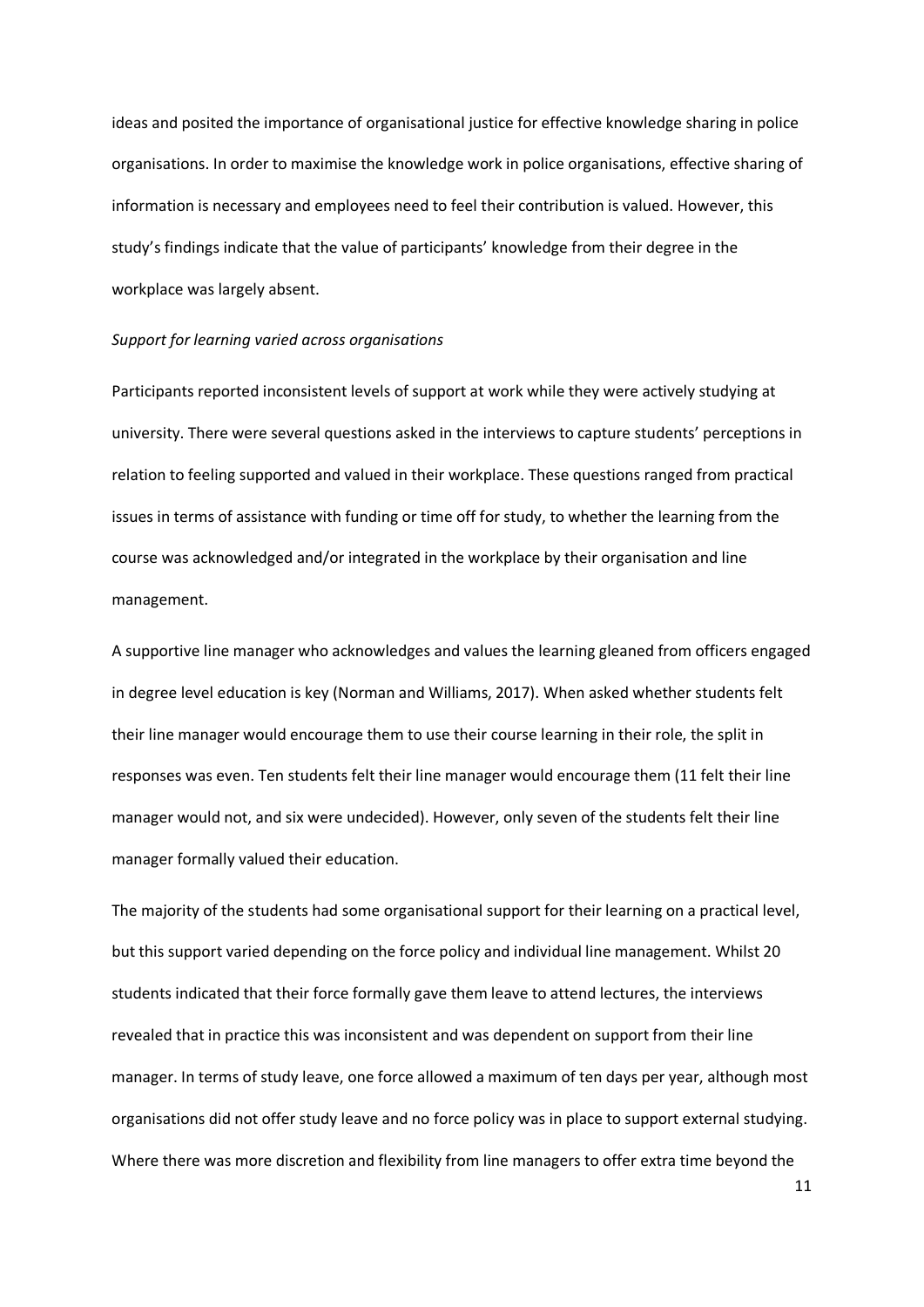ten days, the support was appreciated, particularly as students were largely funding the course themselves. A lack of practical support led to frustration, one participant said he had not received any support:

*"…It would give me the hump. I'd probably gone home and told my wife and give her the hump as well because obviously I'm putting a lot of my own time in to doing some things to better the job…"* (Inspector)

When interviewed, graduates indicated that the practical support provided by the organisation in terms of study time contributed to their sense of value. Without this support, they questioned the extent to which their organisation invested in their professional development and their degree. The ability to transfer their knowledge into the workplace was considered a sign of 'value'. However, encouragement to utilise learned knowledge and practice was inconsistent and dependent to a significant degree on the influence an officer already had in the organisation.

*Experiences of transferring knowledge from the degree to the workplace depends on rank and influence*

As we have seen, graduates identified the skills they felt had been useful to their working practice. However, when asked about their organisation's response to these skills and the way in these skills were utilised (for example, policy discussion, decision-making, operational decision-making, supervisory decisions) the response was mixed:

**Table 2 Perceptions on organisational value**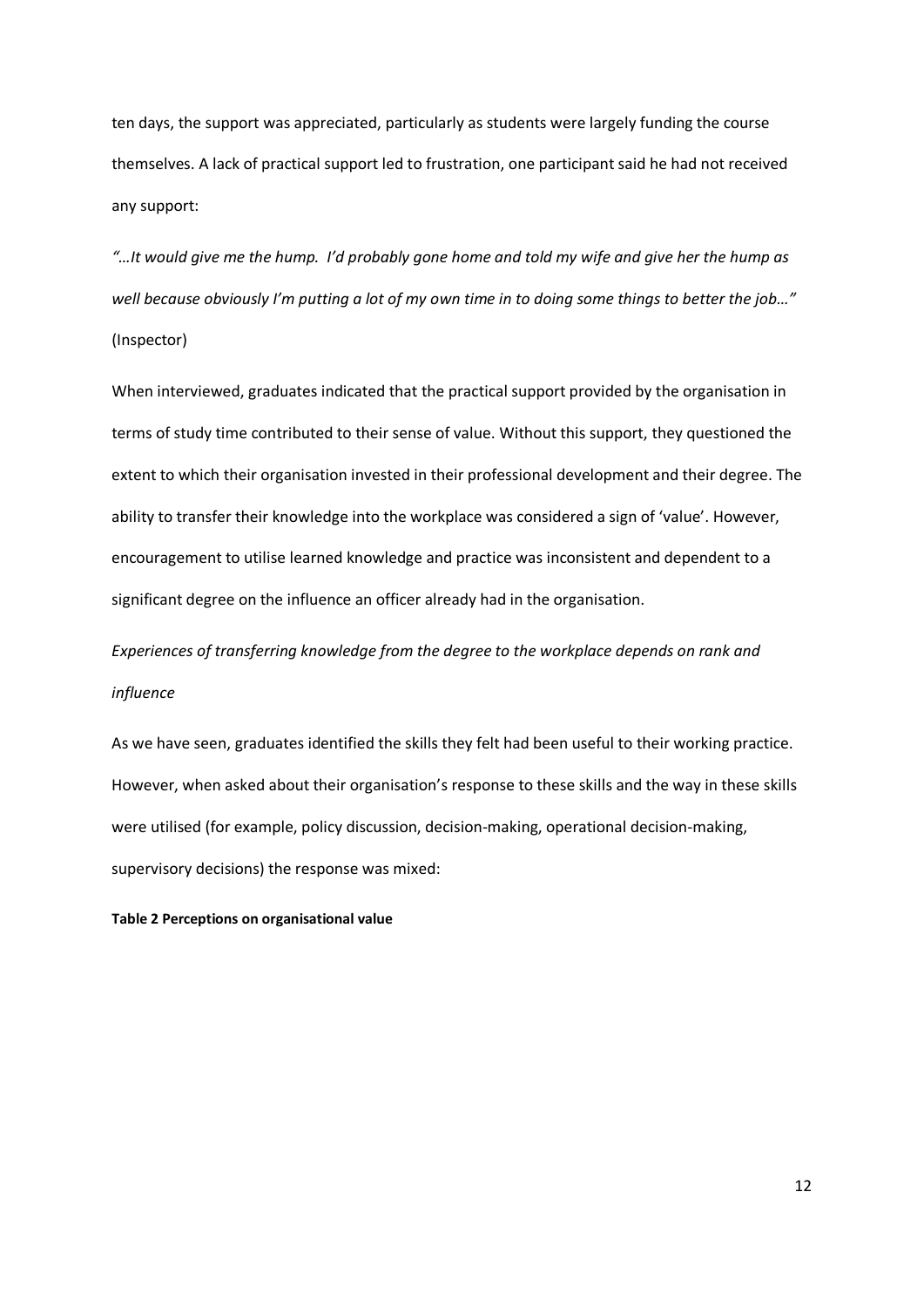|                                                                                                             | <b>Strongly</b><br>Agree | Agree | Don't know               | <b>Disagree</b> | Strongly<br><b>Disagree</b> |
|-------------------------------------------------------------------------------------------------------------|--------------------------|-------|--------------------------|-----------------|-----------------------------|
| I will be able to use the skills I have<br>gained to inform policy                                          | 5                        | 11    |                          | 6               |                             |
| I will be able to use the skills I have<br>gained from the course to inform<br>senior decision-makers       | 5                        |       | $\overline{\phantom{a}}$ | 9               | 4                           |
| I am able to use the skills I have<br>gained from the course to inform<br>operational decision-making       |                          | 16    |                          | 3               | O                           |
| Lamable to use the skills I have<br>gained from the course to inform my<br>supervisor when making decisions | 6                        | 13    | $\Omega$                 | 8               | 0                           |
| I am able to use the skills I have<br>gained from the course to inform my<br>peers when making decisions    | 9                        | 17    | O                        |                 |                             |

The survey data indicated most students felt that they would use the learning from the course in the context of their role. However, only seven felt the organisation would actively encourage them to do so. Only three students felt their organisation valued their educational qualification. Table 2 presents students' perceptions about their ability to utilise their knowledge gained from the course in practice. At the time of the survey, students agreed they were able to use their skills from their course at an operational level or to inform their supervisor when decisions were made; there was less agreement as to whether they could inform policy and senior decision-making. However, 18 months on, when interviewed, graduates were asked whether they had an opportunity to embed their learning in their practice. Those who held less senior ranks such as police staff members (equivalent to constables and sergeants) and warranted constables and sergeants had less opportunity (despite an obvious willingness) to integrate the learning specifically in their role at work:

*"…I've really enjoyed doing the degree, enjoyed the people I met, I enjoyed being exposed to that environment again. But I do feel that it's wasted in the context of supporting the organisation I work for. It's good for me, but the organisation don't really give a toss. What I've done, how I've done it, or how anybody in the, I know some of the dissertations there will be, because people are in certain positions that will be able to develop that and force that. But you need to be so…" (Sergeant)*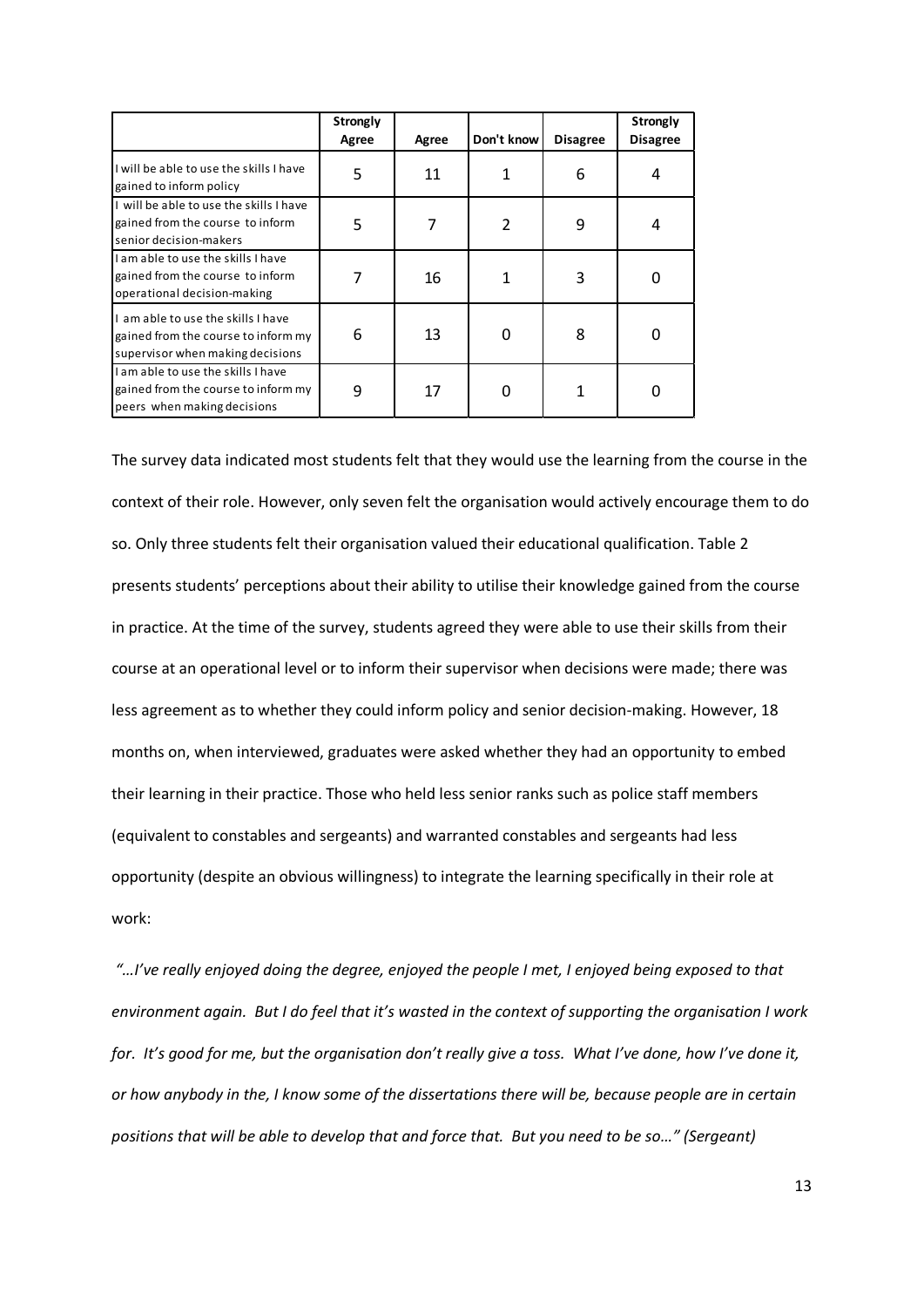*"…What I found very disappointing from a work perspective, despite the fact that work has given me study time, but after that there's been no outcome. From what they know I have never been to [place of study]. This feeds back into my organisation, it's not a meritocracy, it's about nepotism which is partly tragic…" (Sergeant)*

Such comments suggest a perceived resistance at management level to enable knowledge into practice. This preliminary study suggests that the ability to transfer and utilise the knowledge from the course may be role and rank specific. For example, those students who were inspectors / chief inspectors, clearly had more autonomy to reflect their learning in practice. Indeed, the interviews revealed they were able to direct and influence their own work and provided examples of utilising their knowledge to support their decision-making. Exercising critical reflection in practice is key to informing decision-making in the workplace (Christopher 2015):

*"…I get so much more latitude being, currently an Inspector. No one's looking for me when I'm not doing certain things. I don't have anybody to answer to, there is an expectation that whatever I am doing is, obviously correct. Whereas if I was a PC, I would be on shift and answering calls all the time; and that may be just where I sit within the organisation, but I do think as well it's very much a rank thing. I think it would be harder to do this as a PC cos you're just beholden to everybody up the food chain as to what time you can and can't do.* I*f you're running a team you can say this is what we are doing, and this is what I am doing, and whether we like it or not in our culture, it seems when you get to Inspector rank you are an adult and until then you are a child, being told what to do. Whereas an Inspector, if you're reading that on police leadership it must be work related, we will leave him be. Rank does give privileges as well as responsibilities."* (Inspector)

A Chief Inspector relayed his experiences of how he had used the learning from the course directly in his role in developing an attachment scheme with a private sector organisation:

*"…I would say it [the skills from the programme] have added to my perspective and viewpoint and context to certain solutions, innovation issues, you know, around how we deal with things. For*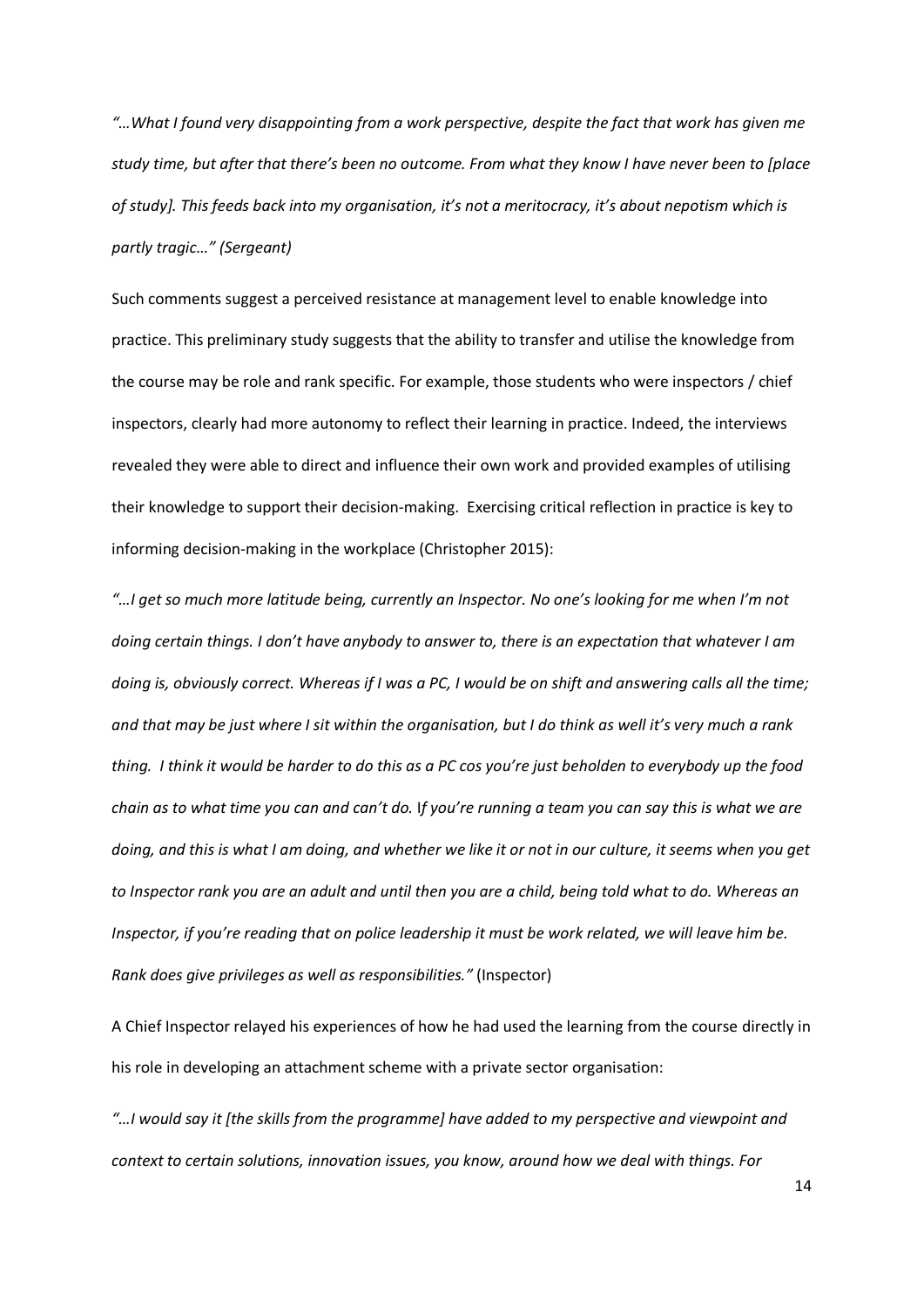*example, one of the articles I read for my degree, it was about mentoring in America. I decided that would be a really good idea and I launched an external cross sector programme. We've got eight people from the police working at [name of provider], senior leaders, mentoring each other and now we have an attachment programme where four people where work for [name of provider] as an attachment for two months. And that's all been inspired from my reading, because I would have never, it's taken a hell of a lot of work…"* (Chief Inspector)

Another graduate (Inspector) was so passionate about the subject area he studied for his dissertation that he applied for a Master's degree course so he could undertake empirical research to fill the research gaps he had identified. He wanted to make a difference by developing his undergraduate research and capture new insights into the area to enhance his organisation's learning:

*"…So, I am hoping that what this will do, I can share it with the [own force], I can show it value and what it will allow the [own force] to demonstrate how we treat vulnerable people that we deal with on a day to day basis. And give them [the organisation] areas that they need to look at around the recording of for instance use of force with vulnerable people and its some quick fixes that will offer quick wins really for the police service as a whole. I am hoping that by sharing it with the [own force] in the initial stages and the College, that I'll be able influence the recording of the way that we can rebut or prove how we treat vulnerable people in these sorts of critical situations…"* (Inspector)

The examples above demonstrate both the motivation and proactivity taken individually to consider innovative problem-solving approaches at work. This activity illustrates the opportunities and benefits that can be utilised if they have the power to influence the organisation. As these graduates held senior positions, they had autonomy in their role and therefore more ability to feed their learning from the course to drive action and decision making at work.

Knowledge within police organisations is hierarchical (Williams and Cockcroft, 2018) and informed by the cultural and social norms set by the rank structure (Hallenberg and Cockroft, 2017; Sklansky,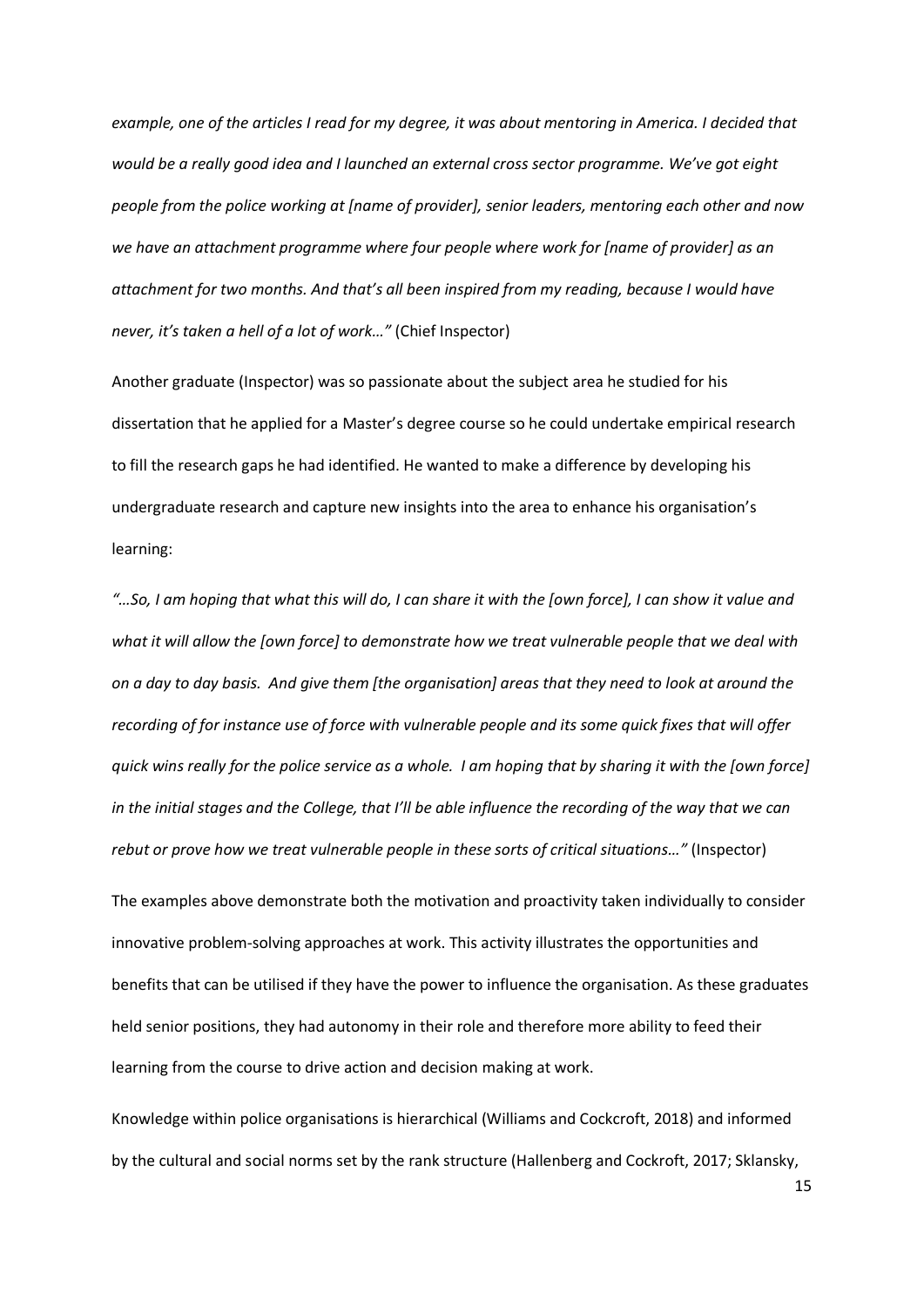2014,). This research indicates that senior officers feel they have more agency to influence their work, and therefore feel more comfortable using their skills at work; however, seemingly the reverse is true for those who hold less senior positions. Consequently, where there is power and influence, the rank structure enables learning into practice, but it also inhibits those at lower ranks to use their knowledge. The lack of consistency to embed learning at all levels compromises the consistent development of policing as learning organisations.

As established by the organisational justice literature it is important that organisations value those investing in their professional development. However, this research suggests that value is wider than the practical support. Opportunities for participants, regardless of rank or role, to feedback their learning in practice is important. While participants were keen to make a difference by embedding their knowledge, the ability to do this was defined by the position they held in the organisation. Therefore, innovation and creativity informed by the skills they had acquired from their degree were inhibited and graduates felt devalued. Creating an inclusive environment to allow for knowledge from research in operational daily practice is important and should not be perceived by officers as rank orientated (Fleming and Wingrove, 2017).

By 2018, the College's professionalisation agenda and its pursuit of professionalism through education and university degrees had become more overt. Degree related recruitment established by the Police Education Qualifications Framework (PEQF) with its emphasis on a curriculum of dynamic operational training and underpinned by sound theoretical education had become more explicit (College of Policing, 2020). Student expectations of their degree and how it might be valued in their organisation at the time of graduation in 2018 would have been higher than they might have expected in 2014. For many this was not the case and most graduates questioned the College's professionalization process more generally in the context of the response they had had from their forces.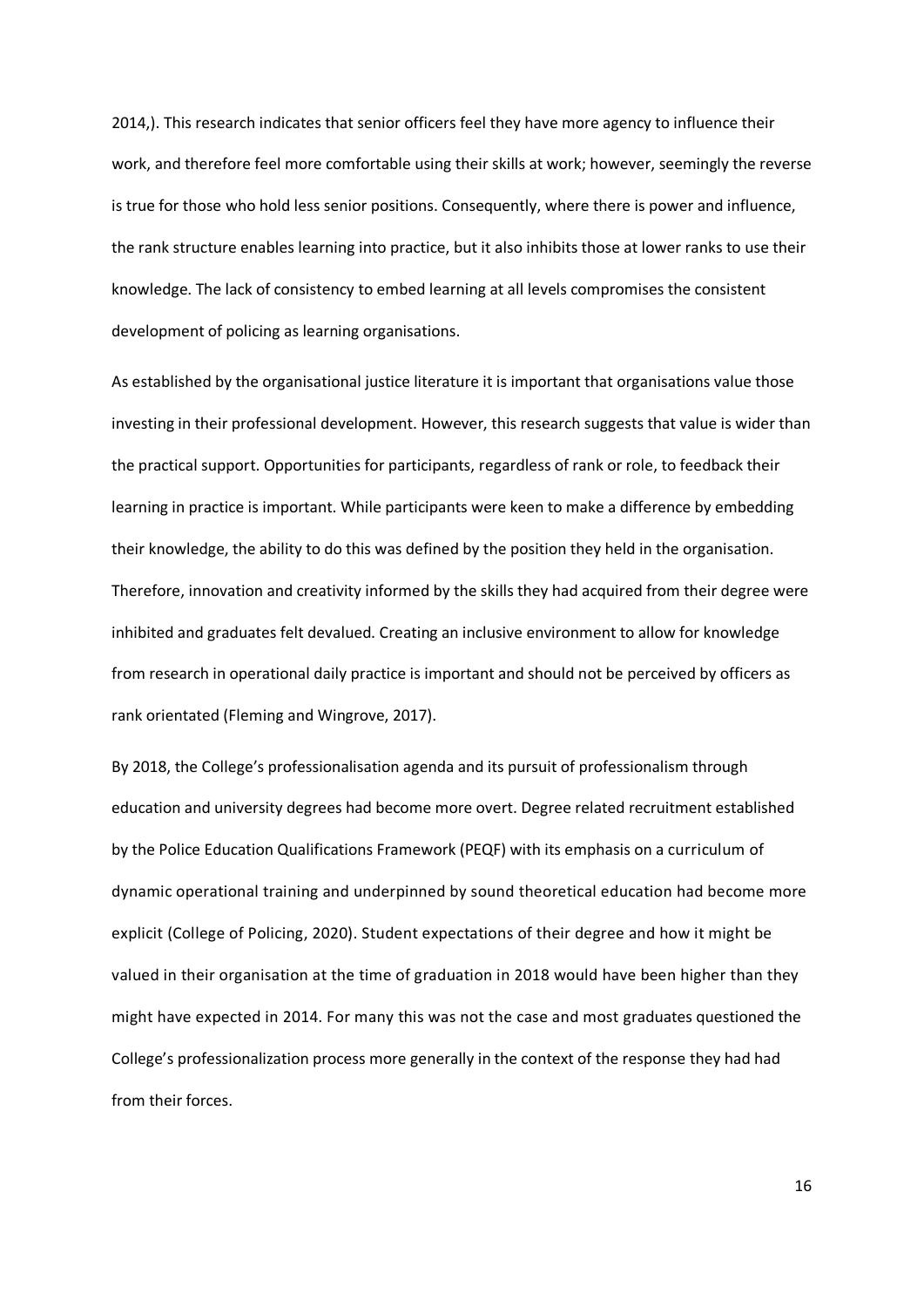Despite the emphasis on professional skills, the importance of an evidence base and professional knowledge emanating from the College, graduates perceived the internal processes did not support such learning. One graduate felt frustrated that police action and decision-making was increasingly being defined by automated smart phone applications with very little knowledge of the 'learning processes or evidence. An example was the use of 'Copperfile', which provides police officers with automated 'knowledge' to check legislation. This 'automated knowledge' was perceived by students as learning the legislation by rote rather than considering a problem and solving it using critical thinking skills based on the evidence base.

*"…You are learning legislation but in a specific way, you're learning the keywords, you're not learning the legislation. That's not learning the legislation that's learning an image of what the legislation looks like…"* (Constable).

The dissertation study that the participants undertook in their third year required them to undertake an in-depth understanding of a particular aspect of policing. A strong theme from the interviews after graduation was the lack of organisational interest in their research findings from their dissertation. The quote below demonstrates that rather than harness the knowledge gained from self-motivated research, graduates said their organisations largely ignored their work and continued reinventing the wheel without taking into account the new evidence or knowledge they had to offer:

*"…I would say there is a bit of a gap in capturing what I've done. For example: there is a sergeant leadership programme, which they are developing and obviously my dissertation was on sergeant leadership training and developing, the whole lot. I approached the learning and development team and they obviously paid it [the dissertation] a little bit of lip service, but there wasn't any desire to learn from it, or to use it to inform the programme. It was all very kinda high level, without really taking any account of how people learn and the kinds of resistance that sergeants have … that was a bit disappointing, that I had spent a good year learning and understanding and I didn't really get any form of buy-in. I took the initiative to contact them to tell them what I had done and left them the*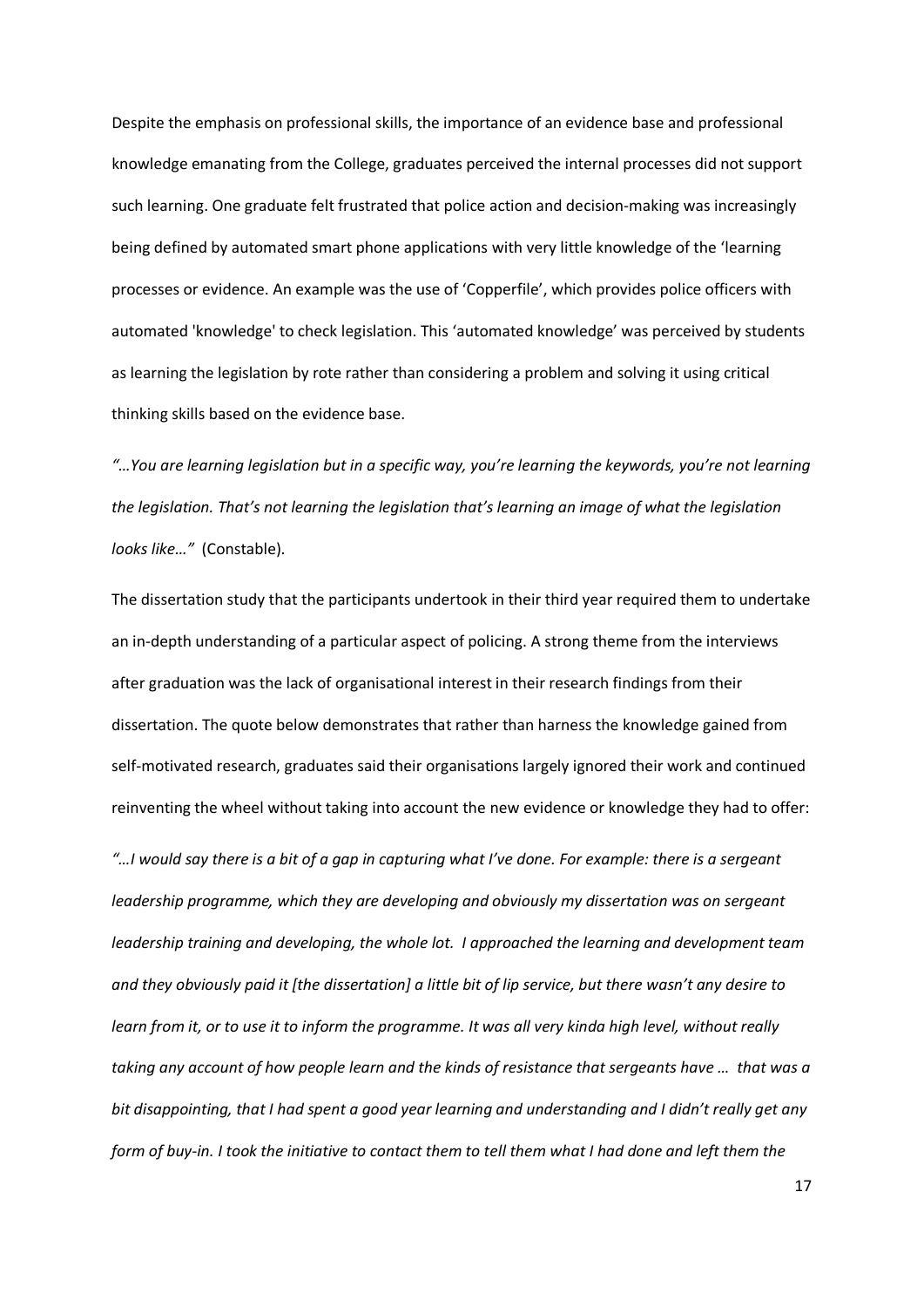*dissertation and unfortunately, they've just cracked on with their sergeant leadership programme and just done the same thing that they always do, which is just reinvent the wheel without some of the context, or some of the research that's out there…which is disappointing, but it's not something I am particularly surprised by…"* (Inspector).

The extent to which this apparent lack of interest fosters a 'professional' approach to policing conflicts with the premise of professional learning fostered by the College. This is particularly notable in forces where although they had invested in part-funding courses for students they had asked for no return on their money. There is an unused 'dictionary of knowledge' that could be formulated and produced by undergraduates in policing or serving members of staff that could be used to problem solve. If the organisation valued the individual and their learning and supported them through their course, they might be more interested in identifying research projects that are mutually beneficial – thus enforcing a more professional approach in formulating and understanding the problem. The PEQF as the current strategic framework could usefully provide more clarity and guidance for police organisations to support their workforce who engage in learning and capture this as part of an evidence-base at an operational level.

#### *Sceptical perceptions of the overarching PEQF*

Despite the overwhelming positivity students had in relation to their experience on the degree personally, as Lumsden (2017) found, only scepticism was apparent when asked in the interviews about the College's professionalisation process more broadly. The interviews revealed experiences of feeling devalued were linked to question this wider agenda. This was further compounded by their perceptions that internal training undertaken throughout their career was not accredited and held no value internally or externally. In their 2018 interviews, graduates perceived the PEQF as inadequate to support existing officers' professional development. Based on their own experience, in order for the PEQF to support learning and embed a research base at an operational level, there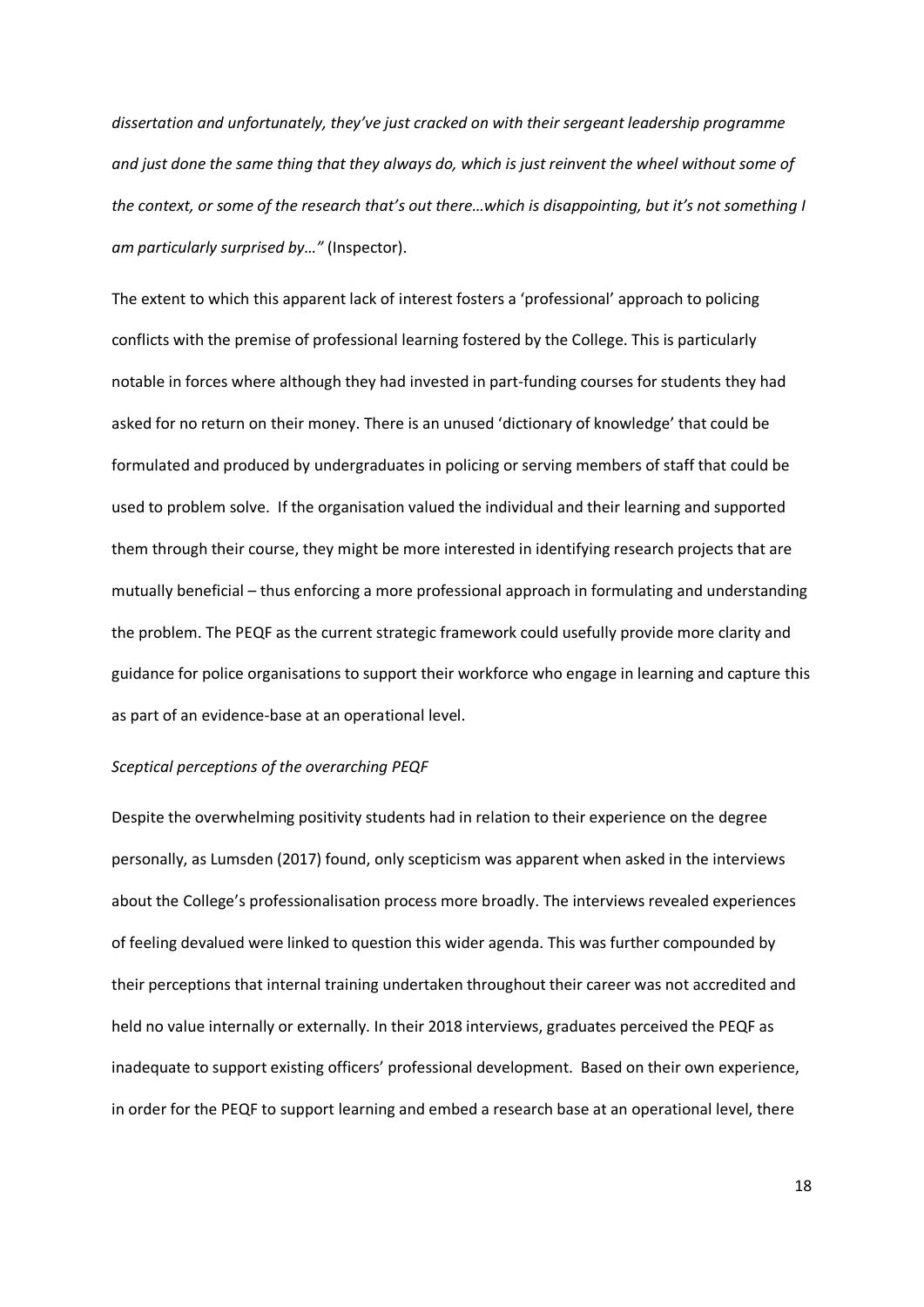would need to be infrastructure at a strategic level. Without this framework, the PEQF was seen as 'lip-service and meaningless'. For example:

*"…I very much feel it's 'do this, do that' – we are told what to do; it's very, very much like that so there is very little that I can actually apply to the job that I do at the minute…"* (Constable)

*"…If in the next few years, I can get to a position I will be pushing that [the PEQF], but obviously it comes downs to the strategic level and the College of Policing. They need to be really clear about exactly what and why people who are doing these degrees and exactly what the benefits are for the forces and how it needs to be applied. It needs to be very specific and go into the detail. For example: these officers will now be able to look at policy and review decisions and act as a proper sounding board. But there needs to be an actual framework in place otherwise it will only be lip service…"*  (Inspector)

The interview responses indicated the layers that may inform a framework for the College to consider as it continues to implement its PEQF. Graduates felt it was important that the learning undertaken by them was recognised at an organisational level in order to assist in the practicalities of undertaking a degree level qualification (such as study leave and or funding). Whilst the participants accepted that operational requirements might inhibit this at times, it meant their ability to manage their time for study was impacted. Paradoxically, the College is promoting a learning organisation, but the opportunities to embed learning are seemingly lost at an operational level. The implications of this were that participants felt less valued, which had a knock-on effect on how studying was viewed by their peers:

*"…I think I would really hope that this would happen because I think it has a massive amount of potential to sort of…it's not just the improving the policies…actually involving people's appreciation of the academic work, which will in turn make people want to do academic work and research and get involved in research because they will see the operational use in the different, and people will be listened to…whereas this is different to this is my degree and no one is listening to me, that then puts*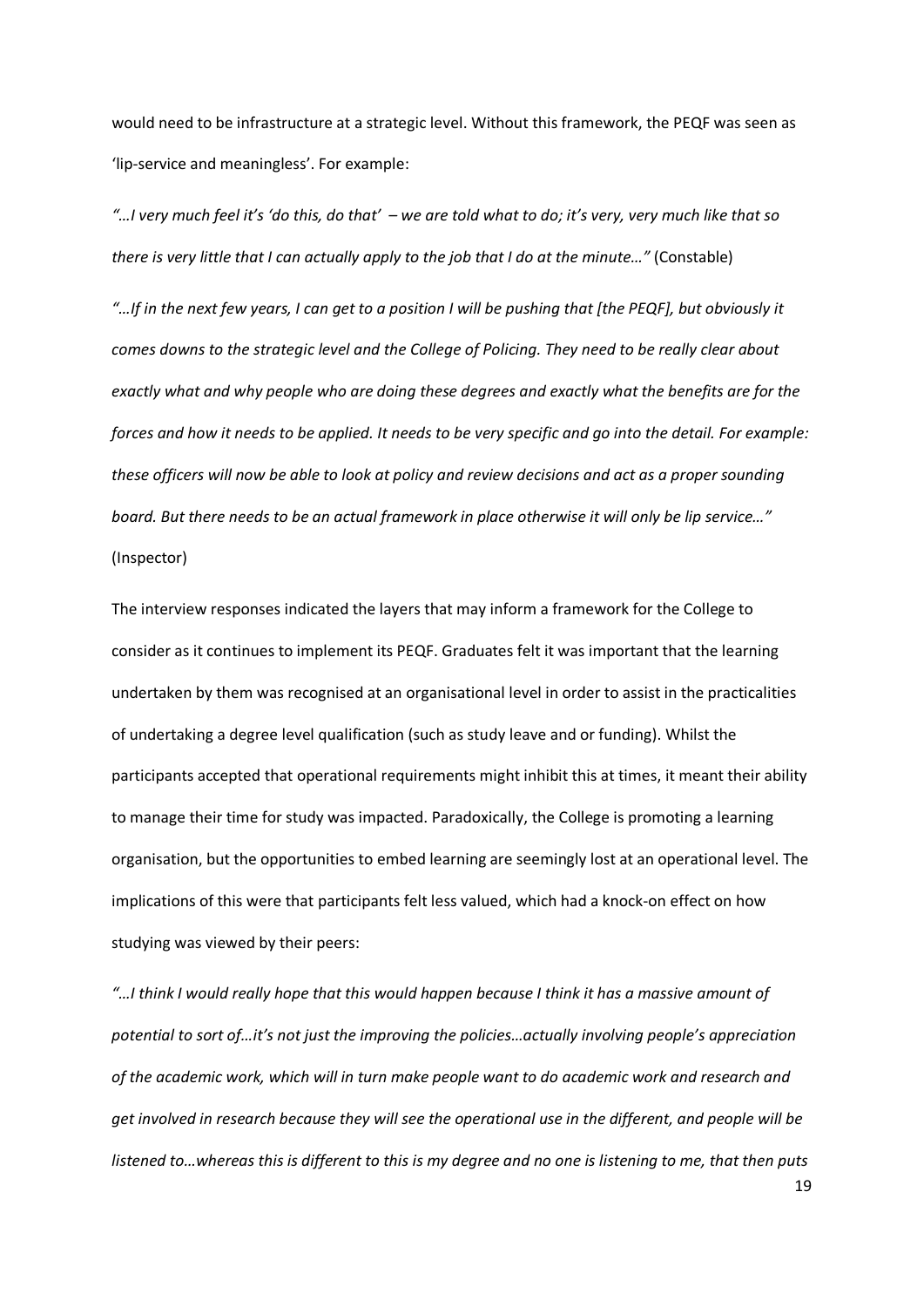*off your bulk of officers from actually wanting to do it. And I think that's where the college, it's quite a paradox in that the college are not promoting it in my opinion particularly well in terms of the specifics and what the implementation is when I think is one of the things around the leadership review and the metropolitan forces and county forces as far in my opinion are not doing really using the research that has been done…"* (Chief Inspector)

If the College wants to shift the culture to become a learning organisation, those members of staff studying need to be supported and this should be facilitated from the top to provide adequate abstraction from duties to allow for study. To encourage learning at grass root level, the academic work that is being undertaken by existing staff needs to be valued and showcased to demonstrate that an organisation is willing to embrace the learning from its police students. In the majority of cases, graduates experienced support to some extent from their line manager, but not beyond a certain level of seniority. The line management is a critical role as they can either support a student or be the first line of resistance.

## **18 months on…aspirations and opportunities**

Data from the surveys and the interviews completed in 2018 identified changes had taken place in terms of graduates' aspirations for promotion (see Table 3). An open question about how students saw their working future sought to capture career intentions.

Of all the interviewed graduates, there was an even split between those hoping for promotion and those who wanted to stay at their current rank/banding. The five graduates who were not seeking a promotion (constables and sergeants) spoke of their degrees as both personal and professional achievements but did not see how it benefit them in the promotion process. Those seeking promotion were all inspectors or members of police staff. Graduating inspectors were encouraged by the skills they had acquired and developed. Coupled with the autonomy they had in their role to utilise their skills, they felt they had the opportunity to display their skills as evidence for their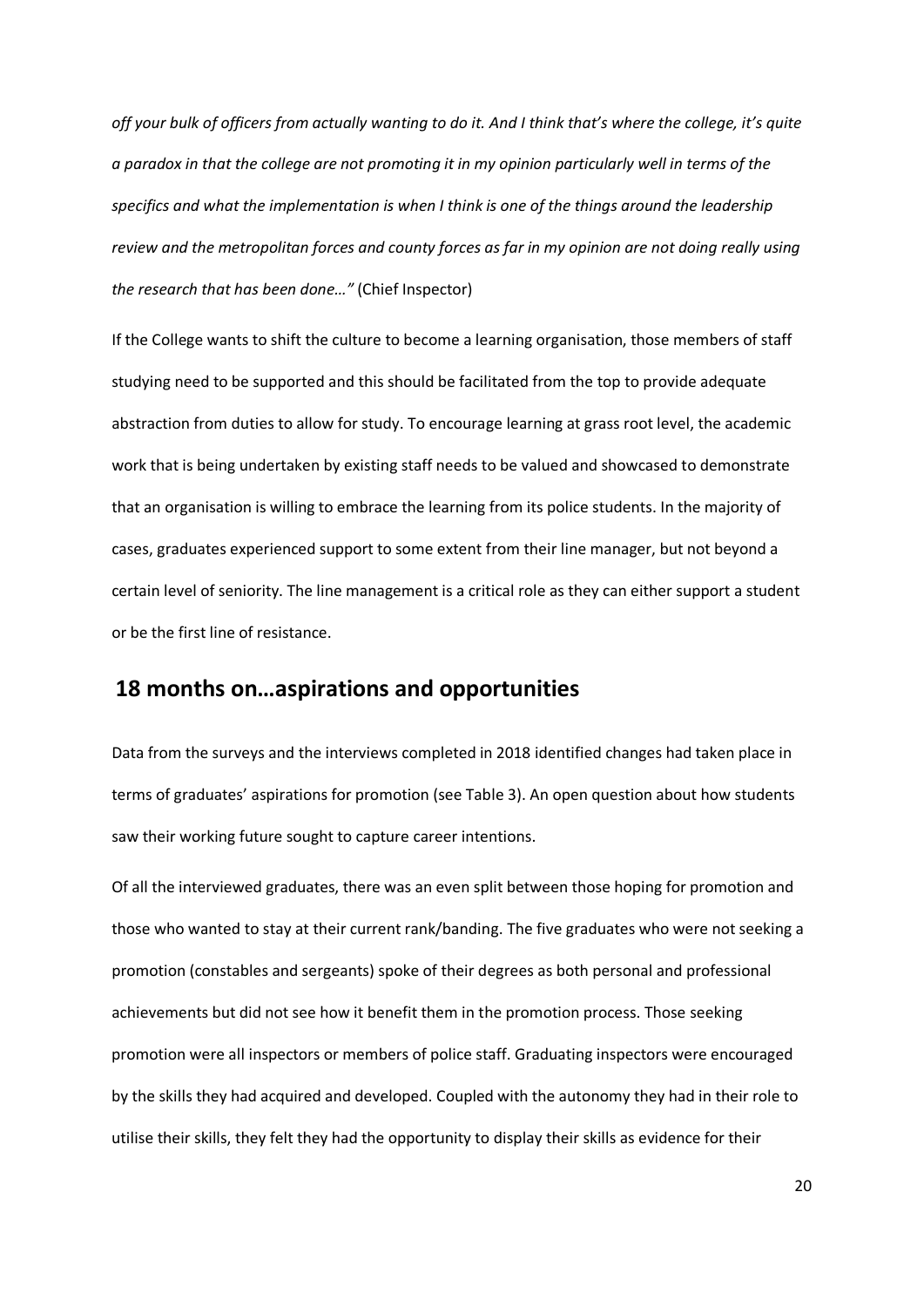promotion and interview board. They were positive that the promotion process would allow them the opportunity to demonstrate their learning. Conversely, graduate interviewees who were members of police staff raised issues relating to the challenges they found, and what they perceived as a lack of recognition of their competency from their organisation. They felt the promotion process for police staff was under-developed and felt ignored by the emerging professionalization reform agenda despite investing in their professional development.

On a personal level, many of the responses referred to how the course had positively affected them and their appetite to learn. One participant referred to opening 'Pandora's Box'.

*"...I have really seen the value with keeping up to date with the current developments in research to making policing better – so it's opened my eyes to the- right, now I've seen all that, now I've opened Pandora's box, I can't close it...."* (Inspector)

Even though their undergraduate journey was complete, some graduates revealed that they had already started studying at master's level. Reasons for this were related to their desire to continue to develop their knowledge as an essential component of their professional development. It may be possible that in 2018, the high profile PEQF discourse was now influencing their views about their career development. However, Lee and Punch (2004) identified from their study of police officer students studying at degree level, students gradually shift to enjoy academic work and go through a process of personal transformation. Similarly, the students in this study redefined their future that included further academic study through the process of recognising and valuing the new perspectives they had developed. One participant initially explained he was intent on retiring and becoming a postman in the survey. However, in the follow up interview, he described the degree as 'life changing' and enrolled on a Master's degree programme with the intention to study at PhD level with the intention to move into a future within academia. Others in the study who were not planning postgraduate study still felt an alliance to their education. They felt that while their journey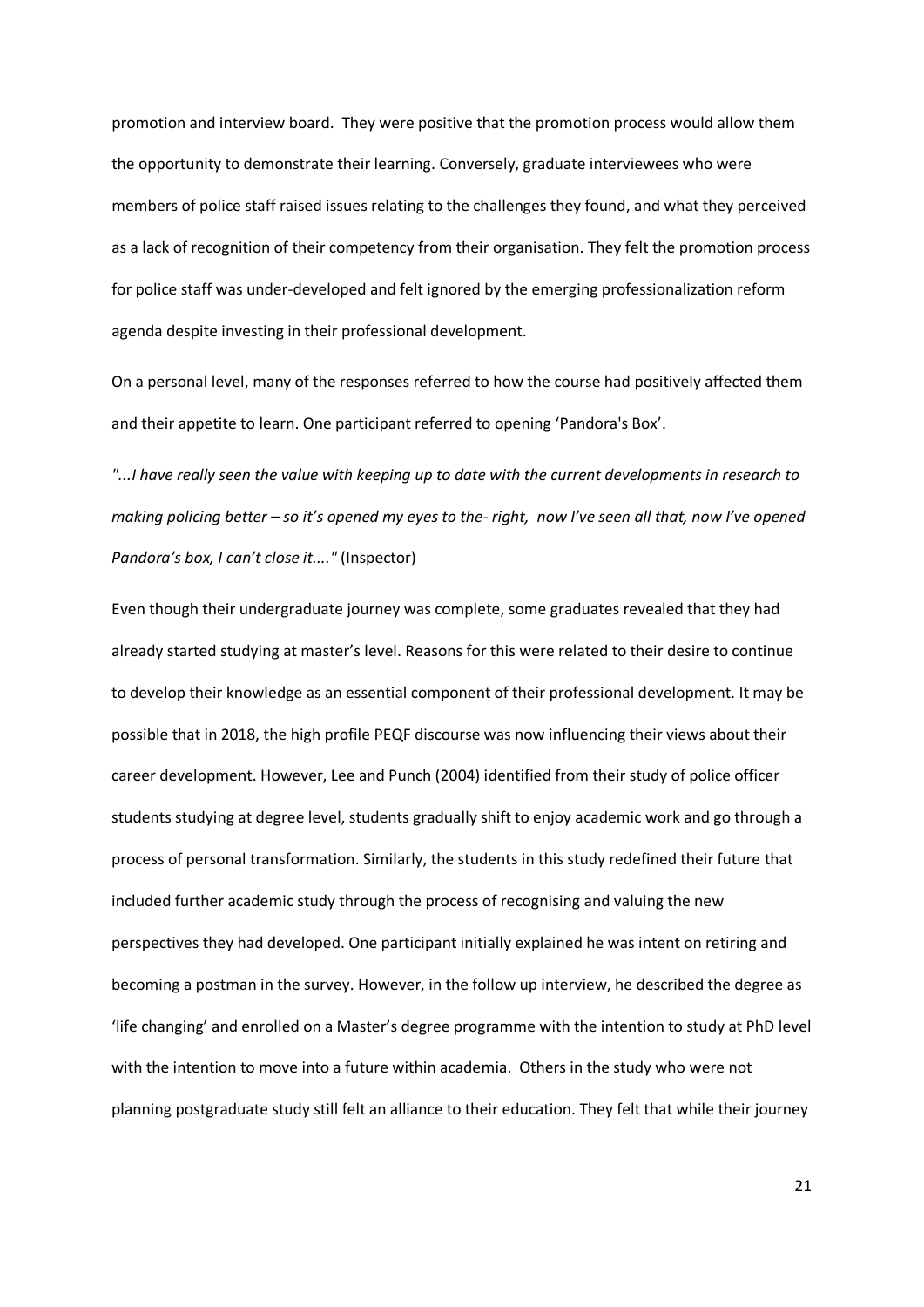had formally ended with graduation, they felt strongly about maintaining the skills gained and utilising them in the workplace.

# *"…It's not the end of the journey when I finish; it's just probably the end of the formal part of the journey where I am assessed on it then I can keep using those skills going forward*…" (Inspector)

This suggests that graduates valued their education and the skills they acquired at an individual level, but generally felt their education attainment was not valued in the organisation. Such responses appear to indicate the students' value of the education itself as an intrinsic part of their professional identity. Other aspirations about the future were based on leaving the organisation. One graduate revealed his intention to leave the police following a number of negative experiences with the promotion process. His engagement in his studies identified that he had dyslexia, which affected his ability to perform in formal assessments. He failed to get his sergeant's promotion. The positive experiences born from his engagement with academia, which he perceived to be enriching and fulfilling has redefined what he intends to do going forward in his career. This same officer claimed that whilst the PEQF may drive individuals to embed their knowledge in practice, there is nothing in between to support officers engaged in academic learning and for this learning to become consistently meaningful to the organisation. Another officer experienced a difficult time in the organisation he worked. The day of his graduate interview was three days before his last day in the job and retirement. He had decided to leave his long-life career despite just graduating from his degree. He had gone through the promotion process and had been unsuccessful. He recalled there was no point, when his academic attainments were not an essential part of or formally recognised in the process.

Currently, the emphasis on the tick-box promotion processes in police organisations and professional development reviews are the only way of acknowledging and rewarding staff experience and achievements. Education qualifications do not yet feature within this framework, nor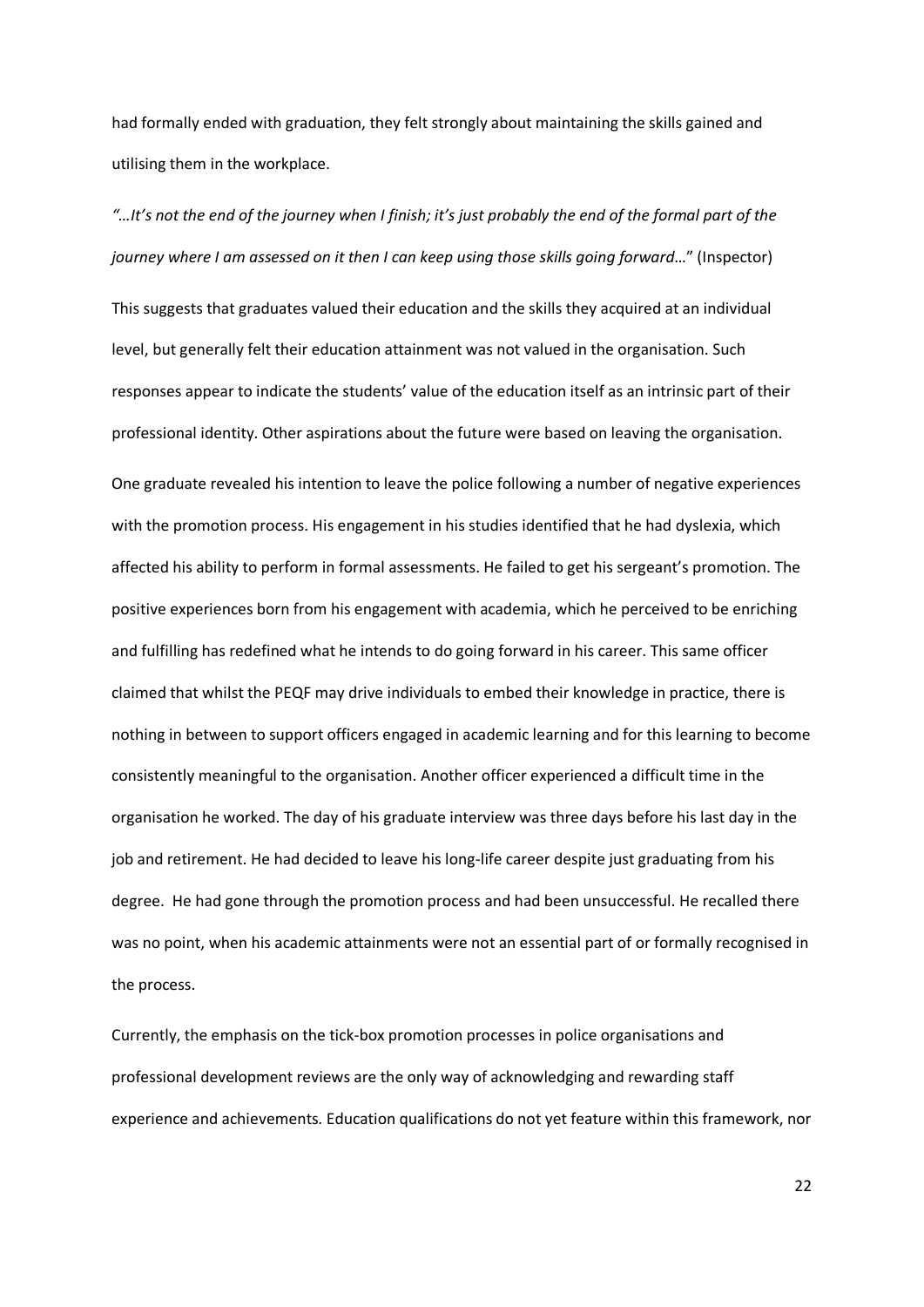is the evidence base topped up through students' own study experiences at either an operational or a strategic level.

#### **Discussion and conclusions**

This research contributes to an evolving narrative in relation to police education and the professionalization of policing in England and Wales. This paper draws on findings from longitudinal research still in progress to track the experiences of those engaged in police education over time. These early findings explore the experiences of police officers and members of police staff undertaking a degree in 2014, finishing in 2017 and graduating in 2018. The findings demonstrate the perceived benefits from graduates about the skills and knowledge gained from undertaking their degree, their willingness to utilise their learning in practice and some of the perceived organisational barriers that hindered their ability to embed their learning, which in turn compromised the extent to which they felt valued by their organisation.

Police students in this study took on the degree for the challenge and as a way of bolstering their personal professional development, either inside of the police, or externally. Some students indicated in their survey responses that they were undertaking this qualification to prepare them for an alternative career. Those who viewed the degree as enhancing their professional development recognised the benefits of the transferrable skills they developed. Importantly, they valued what they saw as the in-depth knowledge they gained from doing the degree and how this enabled more criticality in their professional thinking. Students appreciated the practical support where provided by their organisation.

Post-graduation, all participants confirmed their willingness to put their theory into practice. Recognition of their contribution to knowledge and learning from line managers was key to this process but was often not forthcoming. These early findings further contextualise the indifference of organisations found in Hallenberg and Cockcroft's (2017) study. Rather than indifference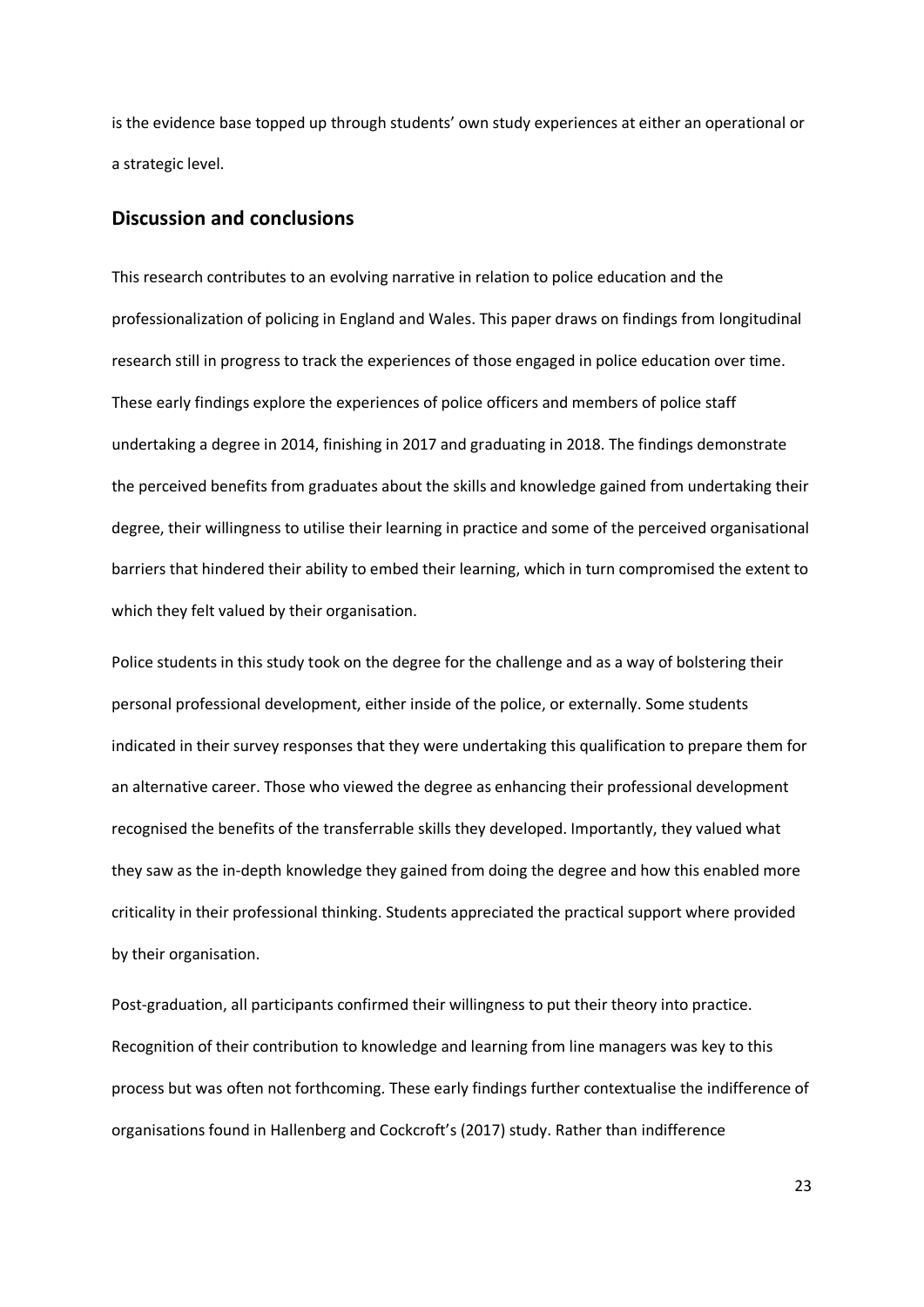experienced by police students, there was a lack of interest from line managers for the majority of students who were in lower ranking roles and unable to contribute their newly found knowledge in their area of work even after graduation. This created a sense of frustration amongst the graduates and they felt devalued. Conversely, higher-ranking graduates had more independence to influence their work.

These findings support the growing debates about the role of organisational justice in policing. According to the organisational justice literature, employees who feel supported by their organisation demonstrate more commitment to the overarching vision of the organisation. This highlights the importance of valuing their contribution, their knowledge and experience in order to enhance the both the PEQF and evidence based agenda. The role of the line manager is important here (Norman and Williams, 2017) and productive relationships need to be developed to facilitate knowledge-work (Thompson and Heron, 2005) between line managers and employees.

The negative experiences of the lower ranked graduates and police staff attempting to embed learning into their practice generated a general feeling that the wider professionalization agenda was futile. They felt there was an opportunity missed by forces to highlight their skills in the organisation, which in some cases had at least partially invested in their professional development. However, they felt overlooked which compounded their perceptions of the credibility of the PEQF and more disappointingly in some cases changed their aspirations about their future careers.

The findings from this research serve as key learning points for those seeking to embed education and evidence based learning into police organisations in England and Wales. In 2020, the College reflected on its 'early-adoption' progress with the PEQF:

The Police Constable Degree Apprenticeship is now live in 19 forces, while the Degree-Holder Entry Programme is live in seven. We have three forces live with the new Police Community Support Officer Apprenticeship, and 25 higher education providers have started delivering the pre-join Degree in Professional Policing. This year has also seen the development of a new, modern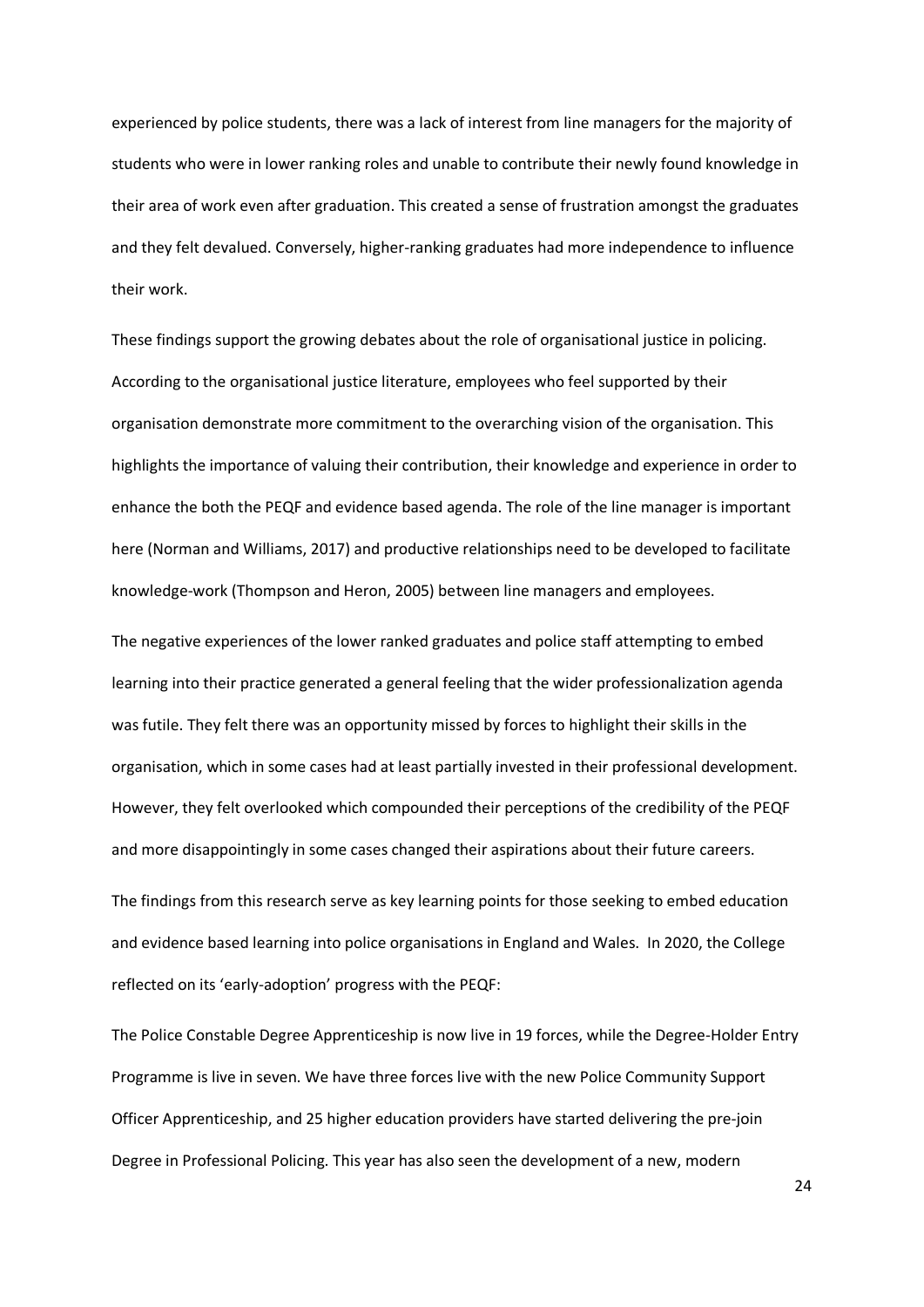educational provision for the Special Constabulary. Encouragingly, student officer feedback on the new routes has suggested a positive overall experience, with benefits including a deeper knowledge and understanding of policing (College of Policing 2020a p 4).

While acknowledging there are 'challenges' to address, it is not clear that the importance of allowing students/graduates to bring their newly acquired skills, knowledge and enthusiasm for learning into the workplace. Nor is there evidence yet to demonstrate that the value of education is recognised by a police organisation either in terms of allowing officers to contribute to problem solving and decision-making or in acknowledging the degree and other forms of education to be an integral part of the promotion process. Such issues may take time to embed. As this longitudinal study moves through the next phases, there may be useful findings for the College to consider about police officers' education and the use of such education in the workplace, as important points of evaluation.

# **References**

Bartkowiak-Théron, I.M.F. and Herrington, V., (2015). University-community engagement: an analysis in the context of policing. *Australian journal of university-community engagement*, 10 (1), 65–86.

Braun, V., & Clarke, V. (2012). *Thematic analysis.* In H. Cooper, P. M. Camic, D. L. Long, A. T. Panter, D. Rindskopf, & K. J. Sher (Eds.), *APA handbooks in psychology. APA handbook of research methods in psychology, Vol. 2. Research designs: Quantitative, qualitative, neuropsychological, and biological*, 57–71. American Psychological Association.

Bryant, R; Cockcroft, T; Tong, S and Wood, D (2014). 'Police Training and Education: Past, Present and Future' in J. Wood (ed) The Future of Policing, Routledge, London, 383-397.

Christopher, S. (2015). The police service can be a critical reflective practice. If it wants', in *policing*. *A Journal of Policy and Practice*, 9(4), 326–339.

College of Policing (2020). [https://www.college.police.uk/Pages/Home.aspx Accessed 26 October](https://www.college.police.uk/Pages/Home.aspx%20Accessed%2026%20October%202020)  [2020](https://www.college.police.uk/Pages/Home.aspx%20Accessed%2026%20October%202020)

College of Policing, (2020a). Policing Education Qualifications Framework Initial entry routes Learning to date: development and implementation, 2016 to 2019, [https://paas-s3-broker-prod-lon-](https://paas-s3-broker-prod-lon-6453d964-1d1a-432a-9260-5e0ba7d2fc51.s3.eu-west-2.amazonaws.com/s3fs-public/2021-02/peqf-learning-to-date.pdf)[6453d964-1d1a-432a-9260-5e0ba7d2fc51.s3.eu-west-2.amazonaws.com/s3fs-public/2021-02/peqf](https://paas-s3-broker-prod-lon-6453d964-1d1a-432a-9260-5e0ba7d2fc51.s3.eu-west-2.amazonaws.com/s3fs-public/2021-02/peqf-learning-to-date.pdf)[learning-to-date.pdf](https://paas-s3-broker-prod-lon-6453d964-1d1a-432a-9260-5e0ba7d2fc51.s3.eu-west-2.amazonaws.com/s3fs-public/2021-02/peqf-learning-to-date.pdf) Accessed 1 July 2021.

Colquitt, J. (2008). Two decades of organizational justice: Findings, controversies, and future directions, in: Cooper, C. and Barling, J. (eds) *The Sage handbook of organizational behavior*. London: Sage.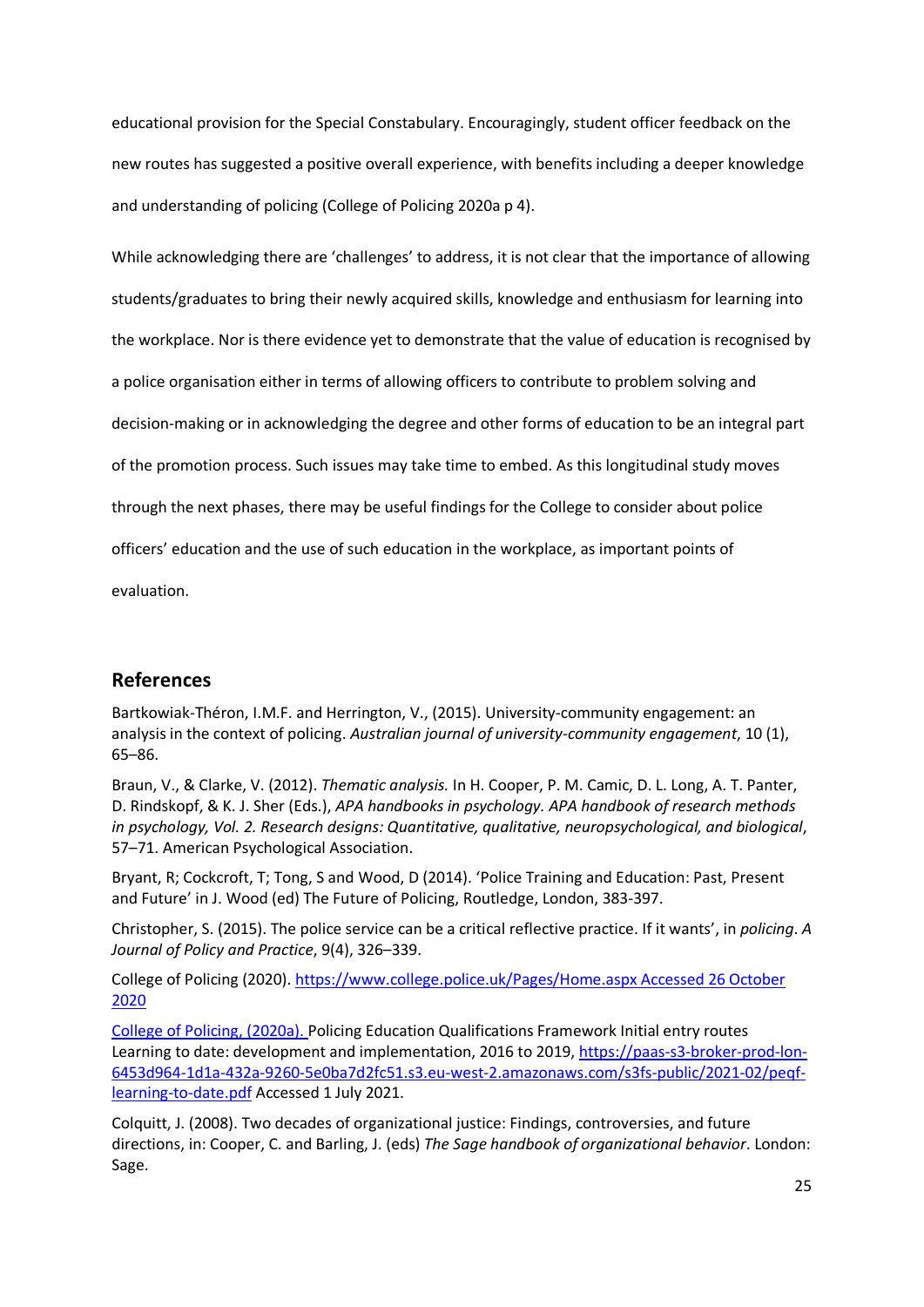Colquitt, J., Conlon, D., Wesson, M., Porter, C. and Ng, K. (2001). Justice at the millennium: A metaanalytic review of 25 years of organizational justice research. *Journal of Applied Psychology*, 86: 425- 445

Dhuria, D. and Chetty, P. (2017). *Explaining validity and reliability of qualitative data in Nvivo.* [online] Project Guru. Available at: https://www.projectguru.in/explaining-validity-reliabilityqualitative-data-nvivo/ Accessed 02 Jul. 2021.

Fielding, N. (1988). *Joining forces: Police training and occupational competence*. London: Routledge.

Fielding, N. G (2018). Professionalizing the Police – The unfulfilled promise of police training, Oxford University Press, Oxford.

Flanagan Sir R (2008). *Review of Policing; Final Report*. London: HMSO.

Fleming, J. and Wingrove, J. (2017). 'We Would if we Could…but not sure if we can': Implementing Evidence Based Practice', *Policing* Vol 11 (2): 202-213.

Golafshani N. (2003). The Qualitative Report Understanding Reliability and Validity in Qualitative Research Understanding Reliability and Validity. *Qualitative Research*, 8 (4): 597-606.

Greenberg, J. (2011). Organizational justice: The dynamics of fairness in the workplace, in: Sheldon, Z. (ed) *APA handbook of industrial and organizational psychology, vol. 3: Maintaining, expanding, and contracting the organization*. Washington, DC: American Psychological Association.

Hallenberg, K. M., & Cockcroft, T. (2017). From indifference to hostility: Police officers, organizational responses and the symbolic value of 'in-service' higher education in policing. *Policing: A Journal of Policy and Practice*, *11*(3), 273-288.

Heslop, R. (2011). Reproducing police culture in a British university: findings from an exploratory case study of police foundation degrees. *Police Practice and Research,* 12 (4), 298–312.

Home Affairs Select Committee (2013) Leadership and standards in the police, Third Report of Session 2013–14 Volume I, [https://www.parliament.uk/globalassets/documents/commons](https://www.parliament.uk/globalassets/documents/commons-committees/home-affairs/HC-67-I-Leadership-Report-FINAL.pdf%20Accessed%2026%20October%202020)[committees/home-affairs/HC-67-I-Leadership-Report-FINAL.pdf Accessed 26 October 2020](https://www.parliament.uk/globalassets/documents/commons-committees/home-affairs/HC-67-I-Leadership-Report-FINAL.pdf%20Accessed%2026%20October%202020)

Honess, R. (2020). 'Mandatory Police Training: The Epitome of Dissatisfaction and Demotivation?', *Policing : a journal of policy and practice*, 14(1), pp. 191–201. doi: 10.1093/police/paz076.

Jones, M. (2016). Creating the 'thinking police officer': Exploring motivations and professional impact of part-time higher education. *Policing: A Journal of Policy and Practice*, *10*(3), 232-240.

Lee, M., and Punch, M. (2004). Policing by degrees: police officers' experience of university education. *Policing & Society,* 14(3), 233-249.

Lumsden, K. (2017). Police officer and civilian staff receptivity to research and evidence-based policing in the UK: providing a contextual understanding through qualitative interviews. *Policing: a journal of policy and practice*, *11*(2), 157-167.

Neyroud, N (2011) Review of Police Leadership and Training [https://assets.publishing.service.gov.uk/government/uploads/system/uploads/attachment\\_data/file](https://assets.publishing.service.gov.uk/government/uploads/system/uploads/attachment_data/file/118227/report.pdf) [/118227/report.pdf](https://assets.publishing.service.gov.uk/government/uploads/system/uploads/attachment_data/file/118227/report.pdf) Volume 1 Accessed 26 January 2021

Nonaka, I., Toyama, R. and Konno, N. (2001). 'SECI, B*a* and Leadership: a Unified Model of Dynamic Knowledge Creation'. In Nonaka, I. and Teece, D. (eds) *Managing Industrial Knowledge: Creation, Transfer and Utilization.* Sage.

Norman, J., and Williams, E. (2017). 'Putting Learning into Practice: Self reflections from Cops' *European Police Science and Research Bulletin,* 197-209